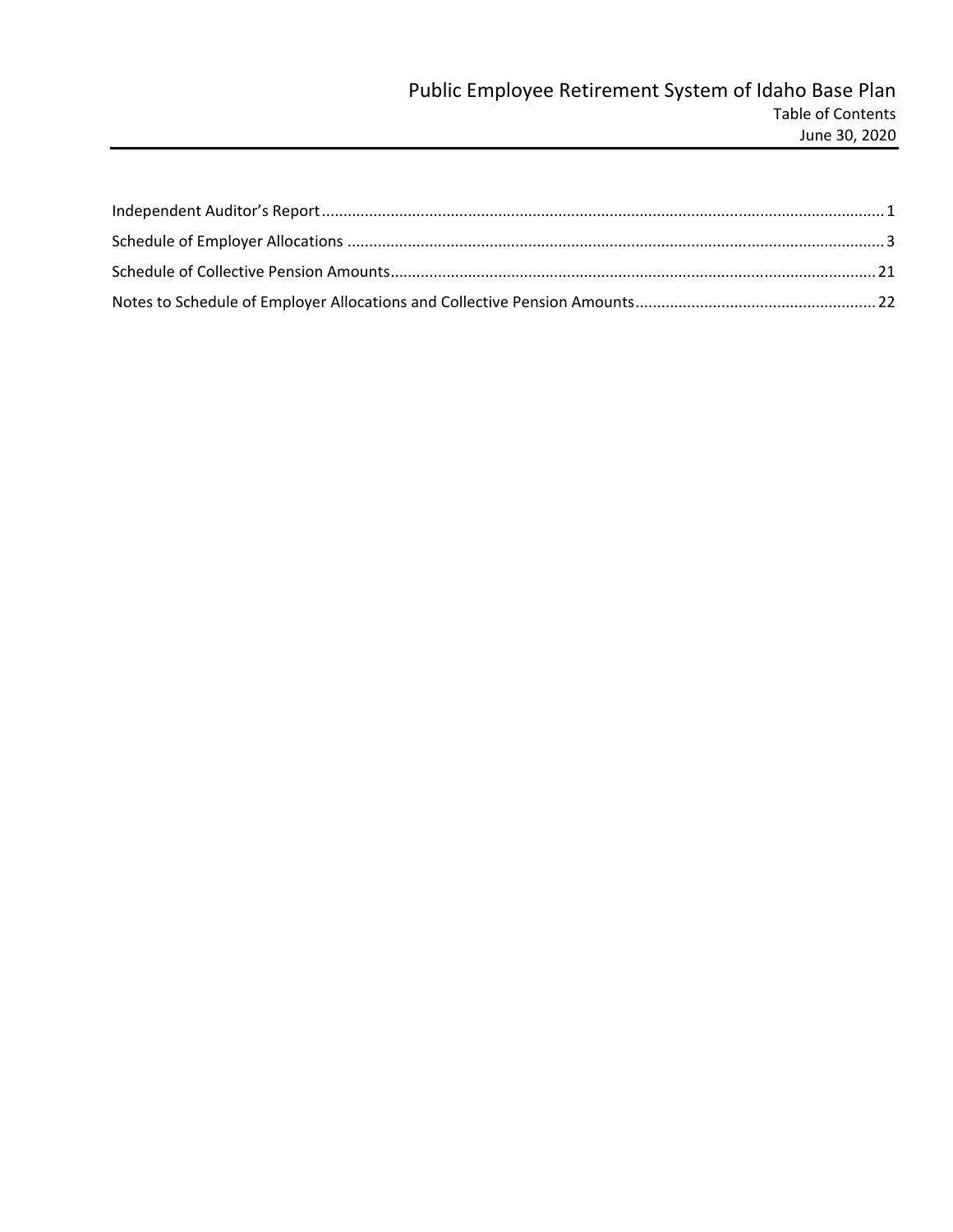

**CPAs & BUSINESS ADVISORS** 

#### **Independent Auditor's Report**

To the Retirement Board Public Employee Retirement System of Idaho Boise, Idaho

### **Report on Schedule of Allocations and Net Pension Amounts by Employer**

We have audited the accompanying schedule of employer allocations of Public Employee Retirement System of Idaho Base Plan (the System) as of and for the year ended June 30, 2020, and related notes. We have also audited the totals for the columns titled net pension liability, total deferred outflows of resources, total deferred inflow of resources and plan pension expense (specified column totals) included in the accompanying schedule of collective pension amounts (collectively the Schedules) of the System as of and for the year ended June 30, 2020, and related notes.

#### **Management's Responsibility for the Schedules**

Management is responsible for the preparation and fair presentation of the Schedules in accordance with accounting principles generally accepted in the United States of America; this includes design, implementation, and maintenance of internal control relevant to the preparation and fair presentation of the Schedules that is free from material misstatement, whether due to fraud or error.

#### **Auditor's Responsibility**

Our responsibility is to express opinions on the schedule of employer allocations and specified column totals included in the schedule of collective pension amounts based on our audit. We conducted our audit in accordance with auditing standards generally accepted in the United States of America. Those standards require that we plan and perform the audit to obtain reasonable assurance about whether the schedule of employer allocations and specified column totals included in the schedule of collective pension amounts are free from material misstatement.

An audit involves performing procedures to obtain audit evidence about the amounts and disclosures in the schedule of employer allocations and specified column totals included in the schedule of collective pension amounts. The procedures selected depend on the auditor's judgment, including the assessment of the risks of material misstatement of the schedule of employer allocations and specified column totals included in the schedule of collective pension amounts, whether due to fraud or error. In making those risk assessments, the auditor considers internal control relevant to the entity's preparation and fair presentation of the schedule of employer allocations and specified column totals included in the schedule of collective pension amounts in order to design audit procedures that are appropriate in the circumstances, but not for the purpose of expressing an opinion on the effectiveness of System's internal control. Accordingly, we express no such opinion. An audit also includes evaluating the appropriateness of accounting policies used and the reasonableness of significant accounting estimates made by management, as well as evaluating the overall presentation of the schedule of employer allocations and specified column totals included in the schedule of collective pension amounts.

**What inspires you, inspires us. | eidebailly.com**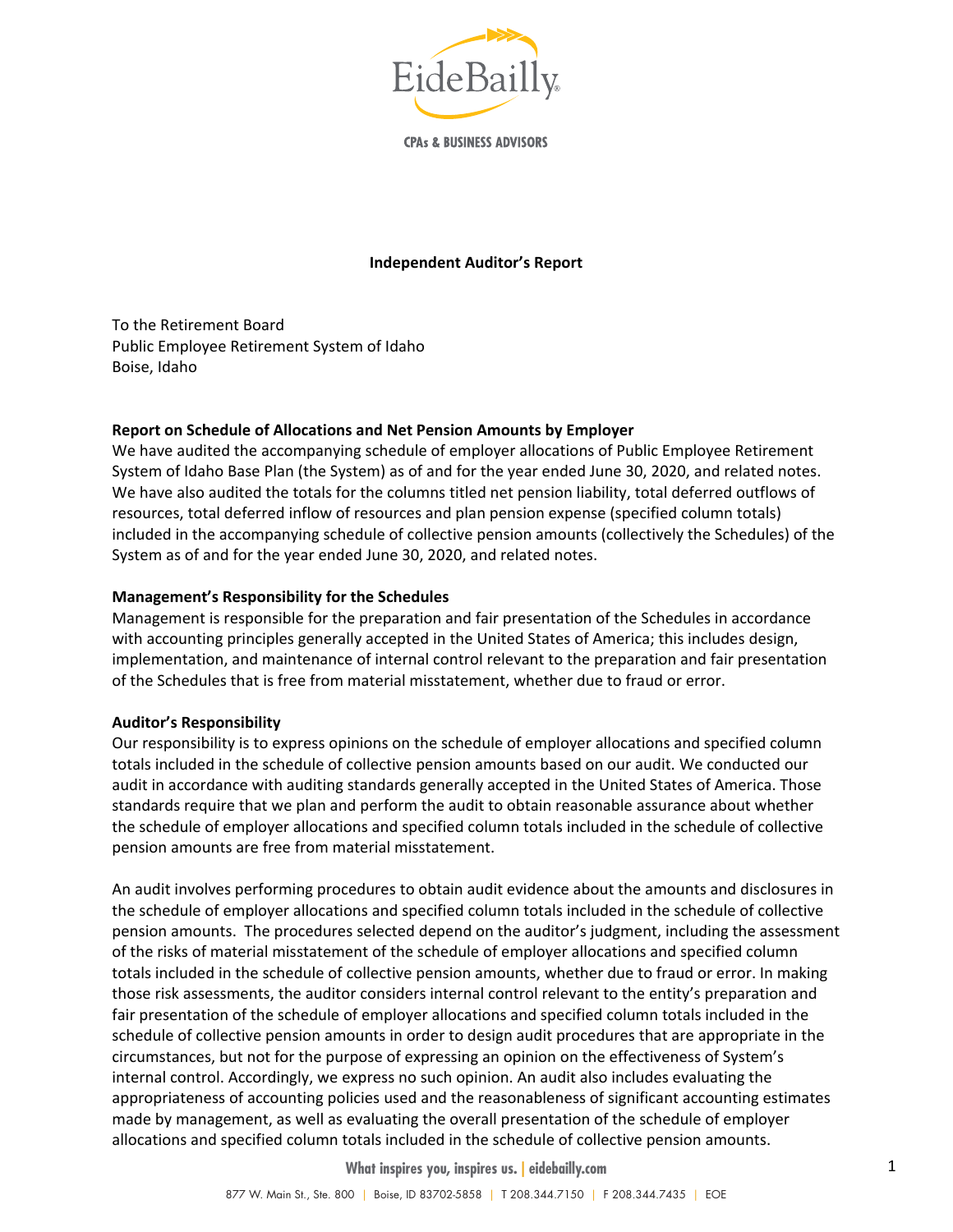We believe that the audit evidence we have obtained is sufficient and appropriate to provide a basis for our audit opinions.

### **Opinions**

In our opinion, the Schedules referred to above present fairly, in all material respects, the employer allocations and net pension liability, total deferred outflows of resources, total deferred inflow of resources, and plan pension expense for the total of all participating entities for the System as of and for the year ended June 30, 2020, in accordance with accounting principles generally accepted in the United States of America.

### **Other Matters**

We have audited, in accordance with auditing standards generally accepted in the United States of America, the financial statements of the System as of and for the year ended June 30, 2020, and our report thereon, dated October 20, 2020, expressed an unmodified opinion on those financial statements.

# **Restriction on Use**

Our report is intended solely for the information and use of the System's management, the System retirement board, System employers and their auditors and is not intended to be and should not be used by anyone other than these specified parties.

Gade Sailly LLP

October 20, 2020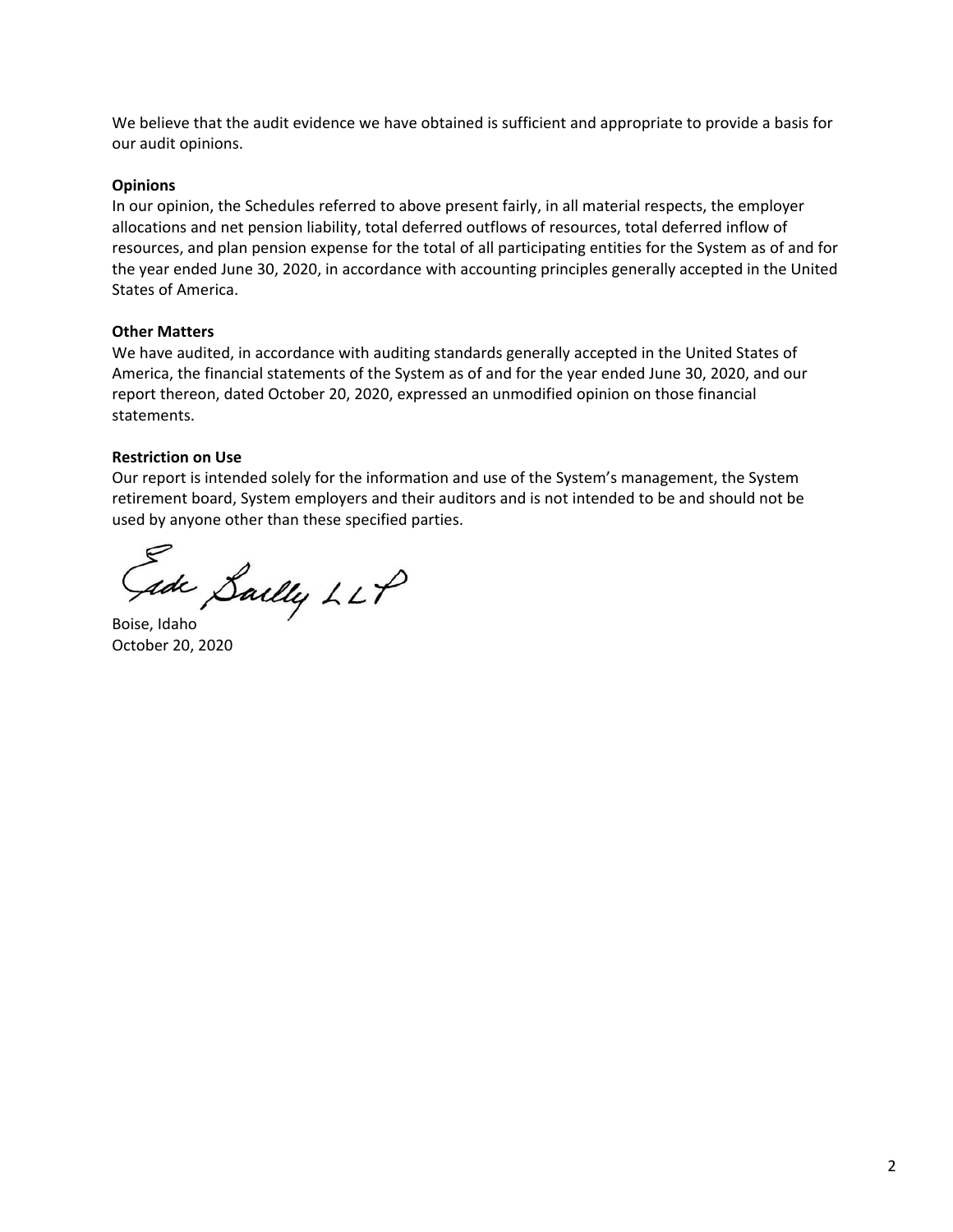|                                           | <b>Total</b>         | <b>Employer</b> |
|-------------------------------------------|----------------------|-----------------|
|                                           | <b>Employer</b>      | Proportionate   |
| <b>State Offices &amp; Departments</b>    | <b>Contributions</b> | <b>Share</b>    |
| <b>Accountancy Board</b>                  | \$<br>23,132         | 0.000054407     |
| <b>Administration Department</b>          | 709,805              | 0.001669464     |
| <b>Agriculture Department</b>             | 1,706,004            | 0.004012529     |
| <b>Attorney General</b>                   | 1,937,566            | 0.004557163     |
| <b>Barley Commission</b>                  | 15,851               | 0.000037282     |
| <b>Bean Commission</b>                    | 8,323                | 0.000019576     |
| <b>Beef Council</b>                       | 19,566               | 0.000046019     |
| <b>Board of Education</b>                 | 114,818              | 0.000270052     |
| <b>Board of Veterinary Medicine</b>       | 12,452               | 0.000029287     |
| <b>Boise State University</b>             | 3,724,444            | 0.008759908     |
| <b>Commerce Department</b>                | 182,876              | 0.000430125     |
| <b>Commerce Dept</b>                      | 278,725              | 0.000655562     |
| <b>Commission For Pardons And Paroles</b> | 192,123              | 0.000451874     |
| <b>Commission for the Blind</b>           | 236,838              | 0.000557044     |
| Commission on Aging                       | 95,595               | 0.000224840     |
| <b>Commission on Hispanic Affairs</b>     | 15,584               | 0.000036654     |
| <b>Commission on The Arts</b>             | 58,137               | 0.000136738     |
| Controller's Office                       | 769,149              | 0.001809042     |
| <b>Correction Department</b>              | 11,588,127           | 0.027255324     |
| Correctional Industry                     | 226,554              | 0.000532856     |
| Dairy Council                             | 1,298                | 0.000003053     |
| Dentistry Board                           | 22,569               | 0.000053082     |
| Department of Environmental Quality       | 2,627,896            | 0.006180823     |
| Division Occ & Prof License               | 223,369              | 0.000525365     |
| Division of Building Safety               | 895,964              | 0.002107311     |
| Division of Financial Management          | 162,547              | 0.000382311     |
| Division of Human Resources               | 132,095              | 0.000310688     |
| Division of Veteran Services              | 1,817,926            | 0.004275770     |
| Endowment Fund Investment Bd              | 48,282               | 0.000113559     |
| <b>Finance Department</b>                 | 482,655              | 0.001135207     |
| Fish & Game Department                    | 4,148,889            | 0.009758205     |
| <b>Forest Products Commission</b>         | 20,348               | 0.000047859     |
| Governor's Office                         | 166,612              | 0.000391872     |
| Health & Welfare Department               | 17,576,483           | 0.041339962     |
| Health District 1                         | 672,127              | 0.001580846     |
| <b>Health District 2</b>                  | 267,046              | 0.000628093     |
| <b>Health District 3</b>                  | 516,165              | 0.001214022     |
| <b>Health District 4</b>                  | 656,628              | 0.001544392     |
| <b>Health District 5</b>                  | 380,665              | 0.000895326     |
| Health District 6                         | 419,754              | 0.000987263     |
| <b>Health District 7</b>                  | 480,705              | 0.001130620     |
| <b>Historical Society</b>                 | 270,936              | 0.000637243     |
| House of Representatives                  | 184,394              | 0.000433695     |
| ID Workforce Development Council          | 40,162               | 0.000094461     |
| Idaho Division of Prof-Tech Education     | 284,638              | 0.000669470     |
| Idaho Grape Growers & Wine Producers Comm | 25,900               | 0.000060917     |
| <b>Idaho Public Television</b>            | 373,292              | 0.000877984     |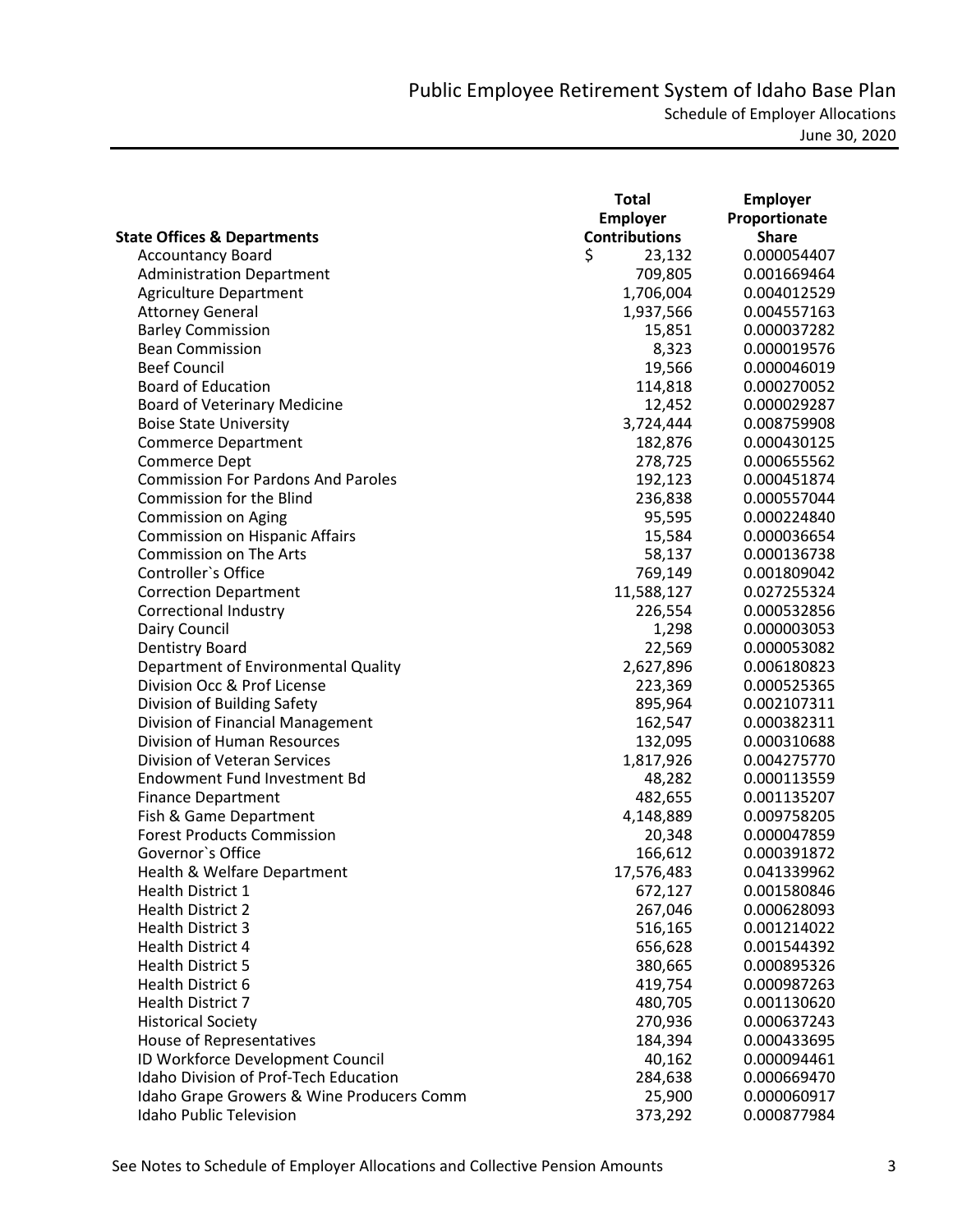|                                                  | <b>Total</b>         | <b>Employer</b> |
|--------------------------------------------------|----------------------|-----------------|
|                                                  | <b>Employer</b>      | Proportionate   |
| <b>State Offices &amp; Departments Continued</b> | <b>Contributions</b> | <b>Share</b>    |
| <b>Idaho Rangeland Resources Commission</b>      | 11,621               | 0.000027333     |
| <b>Idaho State Police</b>                        | 4,359,928            | 0.010254569     |
| Idaho State University                           | 3,091,617            | 0.007271496     |
| Independent Living Council                       | 24,139               | 0.000056775     |
| <b>Industrial Commission</b>                     | 750,849              | 0.001766000     |
| <b>Info Tech Services</b>                        | 495,359              | 0.001165086     |
| <b>Insurance Department</b>                      | 424,447              | 0.000998301     |
| <b>Insurance Fund</b>                            | 2,250,351            | 0.005292835     |
| <b>Judicial Branch</b>                           | 3,107,964            | 0.007309944     |
| Juvenile Corrections                             | 2,199,939            | 0.005174266     |
| Labor Department                                 | 3,000,546            | 0.007057297     |
| Lands Department                                 | 2,350,209            | 0.005527702     |
| Lava Hot Springs Foundation                      | 72,784               | 0.000171188     |
| Legislative Services                             | 554,617              | 0.001304462     |
| Lewis-Clark State College                        | 681,872              | 0.001603766     |
| Library                                          | 217,676              | 0.000511975     |
| Lieutenant Governor                              | 10,775               | 0.000025343     |
| Liquor Dispensary                                | 981,891              | 0.002309412     |
| Lottery                                          | 271,321              | 0.000638148     |
| Medicine Board                                   | 102,401              | 0.000240848     |
| <b>Military Division</b>                         | 2,539,751            | 0.005973505     |
| <b>Nursing Board</b>                             | 70,494               | 0.000165802     |
| Office of Drug Policy                            | 43,276               | 0.000101785     |
| Office of Energy Resources                       | 53,836               | 0.000126623     |
| <b>Office of Performance Evaluations</b>         | 70,747               | 0.000166397     |
| Office of Species Conservation                   | 92,982               | 0.000218694     |
| <b>Outfitters &amp; Guides</b>                   | 24,787               | 0.000058299     |
| Parks & Recreation                               | 847,537              | 0.001993411     |
| <b>Pharmacy Board</b>                            | 95,181               | 0.000223866     |
| <b>Potato Commission</b>                         | 265,459              | 0.000624361     |
| Prof Eng & Surveyors                             | 44,634               | 0.000104979     |
| <b>Public Defense Commission</b>                 | 42,749               | 0.000100546     |
| Public Employee Retirement System                | 416,862              | 0.000980453     |
| <b>Public Utilities Commission</b>               | 312,433              | 0.000734844     |
| <b>Racing Commission</b>                         | 8,420                | 0.000019804     |
| Real Estate Comm                                 | 82,618               | 0.000194318     |
| Secretary Of State                               | 173,416              | 0.000407875     |
| Senate                                           | 95,389               | 0.000224355     |
| Soil Conservation Comm                           | 125,576              | 0.000295355     |
| State Appellate Public Defender                  | 203,688              | 0.000479075     |
| State Bar                                        | 217,525              | 0.000511620     |
| <b>Stem Action Center</b>                        | 49,088               | 0.000115455     |
| Superintendent of Public Instruction             | 1,067,137            | 0.002509911     |
| Tax Appeals Board                                | 35,348               | 0.000083139     |
| <b>Tax Commission</b>                            | 2,454,015            | 0.005771854     |
| <b>Transportation Department</b>                 | 9,893,163            | 0.023268761     |
| Treasurer                                        | 211,487              | 0.000497418     |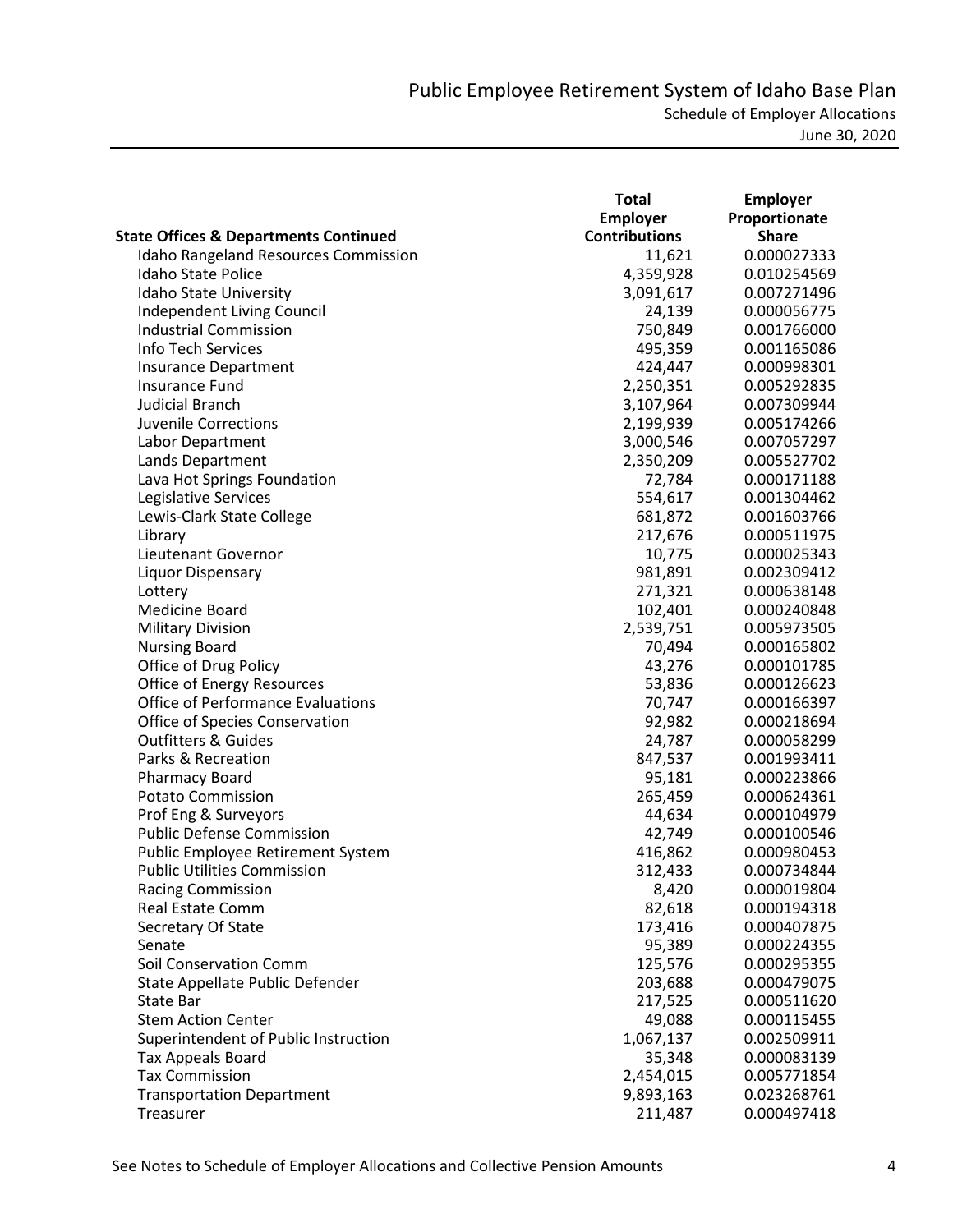|                                                   | <b>Total</b>         | <b>Employer</b> |
|---------------------------------------------------|----------------------|-----------------|
|                                                   | <b>Employer</b>      | Proportionate   |
| <b>State Offices &amp; Departments Continued</b>  | <b>Contributions</b> | <b>Share</b>    |
| University Of Idaho                               | 7,075,987            | 0.016642751     |
| <b>Vocational Rehab</b>                           | 842,149              | 0.001980738     |
| <b>Water Resources Dept</b>                       | 1,061,779            | 0.002497309     |
| <b>Wheat Commission</b>                           | 42,348               | 0.000099603     |
|                                                   |                      |                 |
| <b>Local Offices &amp; Departments</b>            |                      |                 |
| Am Falls Housing Agn                              | 11,668               | 0.000027443     |
| Assoc Of ID Cities                                | 44,429               | 0.000104497     |
| <b>Bannock Planning Organization</b>              | 9,341                | 0.000021970     |
| Bear Lake Regional Comm                           | 17,654               | 0.000041522     |
| Bingham Co Senior Citizen Ctr                     | 19,100               | 0.000044923     |
| <b>Blaine Co Rec Dist</b>                         | 123,101              | 0.000289534     |
| Boise City/Ada Co Housing Authority               | 238,365              | 0.000560635     |
| Boise River Flood Control District #10            | 4,501                | 0.000010586     |
| Bonner Soil & Water Conservation District         | 11,131               | 0.000026180     |
| <b>Buhl Housing Authority</b>                     | 4,706                | 0.000011069     |
| <b>Caldwell Housing Authority</b>                 | 72,343               | 0.000170151     |
| Canyon Co Mosquito Abatement District             | 61,926               | 0.000145650     |
| Canyon County Ambulance District                  | 579,895              | 0.001363915     |
| Capital City Dev Corp                             | 179,821              | 0.000422940     |
| <b>Caribou Soil Conservation District</b>         | 2,264                | 0.000005325     |
| Cascade Medical Ctr                               | 290,525              | 0.000683316     |
| <b>Central Orchards Sewer Dist</b>                | 26,445               | 0.000062199     |
| Clearwater-Potlatch Timber Prot Assn              | 98,432               | 0.000231512     |
| Comm Planning Assn-Sw Id                          | 166,158              | 0.000390804     |
| <b>Coolin Sewer Dist</b>                          | 10,061               | 0.000023664     |
| Dry Creek Cemetery Dist                           | 37,018               | 0.000087066     |
| Eagle Sewer District                              | 96,940               | 0.000228003     |
| Eastern Id Fair Dist                              | 32,970               | 0.000077546     |
| Eastern Idaho Reg Waste Water Authority           | 22,122               | 0.000052031     |
| <b>Edwards Mosquito Abatement District</b>        | 7,002                | 0.000016469     |
| <b>Ellisport Bay Sewer District</b>               | 4,720                | 0.000011101     |
| Foster Grandparents Of Se Idaho                   | 5,414                | 0.000012734     |
| Gem Co Mosquito Abatement Dist                    | 16,072               | 0.000037801     |
| Gem Co Recreation                                 | 15,023               | 0.000035334     |
| Gooding Cem Maint Dis                             | 4,761                | 0.000011198     |
| <b>Gooding Soil Conservation District</b>         | 2,049                | 0.000004819     |
| <b>Grangeville Cemetery Maint Dist</b>            | 6,349                | 0.000014933     |
| <b>Greater Middleton Parks &amp; Rec District</b> | 32,416               | 0.000076243     |
| <b>Hagerman Cemetery Dist</b>                     | 5,579                | 0.000013122     |
| Hayden Area Regional Sewer Bd                     | 73,715               | 0.000173378     |
| Hillcrest Cemetery Maintenance District           | 12,430               | 0.000029235     |
| Housing Authority of Pocatello                    | 81,886               | 0.000192596     |
| ID Assn Of Counties                               | 88,894               | 0.000209079     |
| ID Assn Of School Administrators                  | 23,550               | 0.000055390     |
| ID Co Risk Mgmt Prog                              | 176,314              | 0.000414691     |
| ID Crop Improvement Assoc                         | 93,582               | 0.000220105     |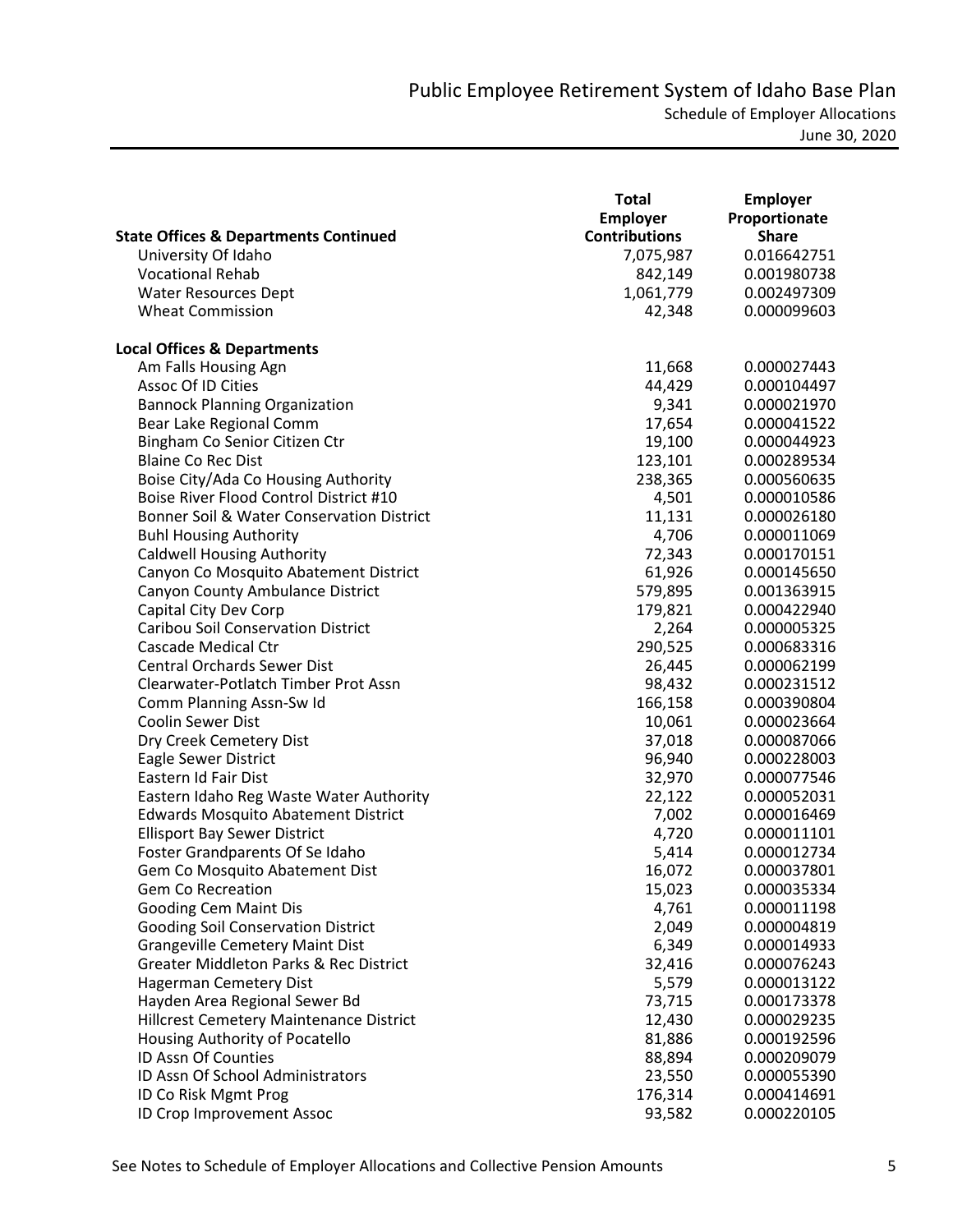|                                                  | <b>Total</b>         | <b>Employer</b> |
|--------------------------------------------------|----------------------|-----------------|
|                                                  | Employer             | Proportionate   |
| <b>Local Offices &amp; Departments Continued</b> | <b>Contributions</b> | <b>Share</b>    |
| ID Public Emp Assn                               | 1,118                | 0.000002630     |
| Idaho Bureau of Ed Svcs for the Deaf and Blind   | 798,999              | 0.001879249     |
| Idaho Digital Learning Academy                   | 422,629              | 0.000994025     |
| <b>Idaho Education Assn</b>                      | 232,732              | 0.000547387     |
| Idaho Heritage Trust                             | 9,328                | 0.000021939     |
| Idaho School Boards Assn                         | 86,785               | 0.000204119     |
| Idaho School District Council                    | 10,438               | 0.000024550     |
| Iona Bonneville Sewer District                   | 17,174               | 0.000040393     |
| Jerome Cemetery Maintenance District             | 10,323               | 0.000024280     |
| <b>Jerome Recreation District</b>                | 24,556               | 0.000057756     |
| Kingston-Cataldo Sewer District                  | 7,617                | 0.000017915     |
| Kootenai Co Emer Medsvc                          | 58,363               | 0.000137270     |
| Kootenai Metropolitan Planning Organization      | 28,212               | 0.000066355     |
| Kuna Cemetery Maintenance District               | 7,492                | 0.000017621     |
| Lewiston-Nez Perce County Airport Authority      | 41,923               | 0.000098603     |
| Lincoln Co Cemetery Dist                         | 3,946                | 0.000009281     |
| <b>Lincoln County Emergency Services</b>         | 35,624               | 0.000083788     |
| Lincoln County Housing Authority                 | 8,161                | 0.000019195     |
| Local Hwy Tech Assistance Cncl                   | 263,805              | 0.000620470     |
| M-A-R Cemetery Dist                              | 8,565                | 0.000020145     |
| Marsing-Homedale Cemetery District               | 6,268                | 0.000014742     |
| <b>Meridian Cemetery Maint Dist</b>              | 23,131               | 0.000054404     |
| Metro Community Services, Inc.                   | 163,761              | 0.000385167     |
| Minidoka Soil & Water Conservation District      | 1,665                | 0.000003916     |
| <b>Moscow Cemetery Dist</b>                      | 19,102               | 0.000044928     |
| Nampa Housing Auth                               | 56,315               | 0.000132453     |
| Nez Perce Co Fair Board                          | 25,348               | 0.000059619     |
| North Fremont Cemetery Dist                      | 3,059                | 0.000007195     |
| North Idaho Fair                                 | 39,880               | 0.000093798     |
| <b>Oregon Trail Recreation District</b>          | 5,202                | 0.000012235     |
| <b>Orofino Cemetery District</b>                 | 3,553                | 0.000008357     |
| Paul Cemetery District                           | 5,441                | 0.000012797     |
| <b>Payette County Recreation District</b>        | 28,249               | 0.000066442     |
| Pocatello-Chubbuck Auditorium District           | 24,300               | 0.000057154     |
| Port Of Lewiston                                 | 42,621               | 0.000100245     |
| Post Falls Urban Renewal Agency                  | 5,734                | 0.000013486     |
| <b>Rexburg Cemetery Dis</b>                      | 2,330                | 0.000005480     |
| Selkirks-Pend Oreille Transit Authority          | 36,201               | 0.000085145     |
| <b>Shelley Cemetery Dist</b>                     | 3,983                | 0.000009368     |
| South Bingham Soil Conservation District         | 1,918                | 0.000004511     |
| South Central Region E911                        | 111,857              | 0.000263088     |
| South Fork Coeur D Alene River Sewer District    | 50,955               | 0.000119846     |
| South Idaho Solid Waste Dist                     | 395,982              | 0.000931351     |
| South Idaho Timber Protection Assoc.             | 66,505               | 0.000156420     |
| Southern Valley County Rec Dist                  | 17,333               | 0.000040767     |
| Twin Falls Co Pest Abatement District            | 11,472               | 0.000026982     |
| Twin Falls County Fair                           | 23,802               | 0.000055982     |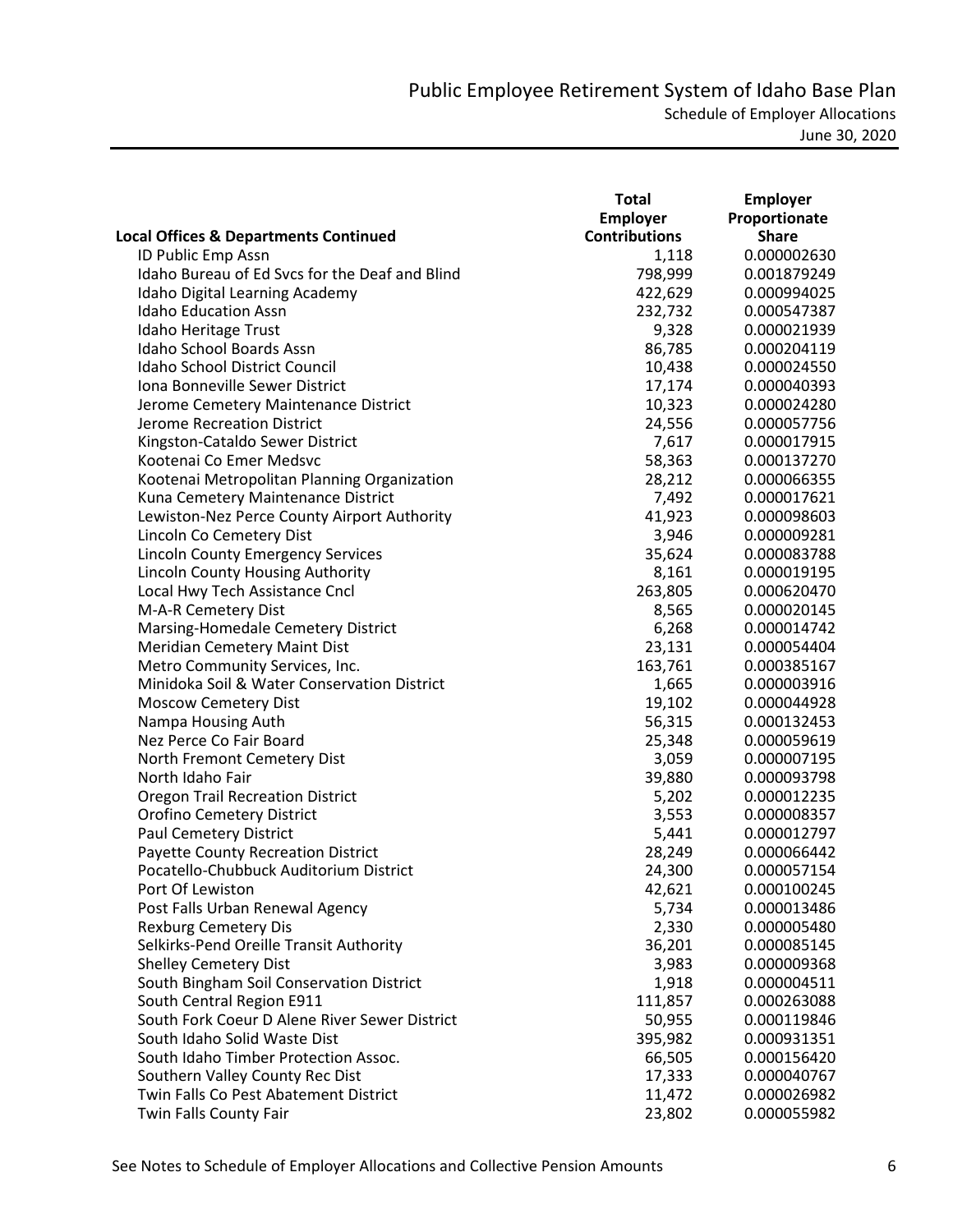|                                                  | <b>Total</b>         | <b>Employer</b> |
|--------------------------------------------------|----------------------|-----------------|
|                                                  | <b>Employer</b>      | Proportionate   |
| <b>Local Offices &amp; Departments Continued</b> | <b>Contributions</b> | <b>Share</b>    |
| Twin Falls Housing Auth                          | 53,307               | 0.000125378     |
| Valley Recreation District Of Hazelton           | 5,433                | 0.000012778     |
| <b>Valley Regional Transit</b>                   | 214,586              | 0.000504707     |
| Valley Soil & Water Conservation District        | 3,452                | 0.000008119     |
| W Boise Sewer Dist                               | 32,951               | 0.000077501     |
| Weiser Ambulance District                        | 44,845               | 0.000105476     |
| Weiser Memorial Hospital                         | 787,000              | 0.001851027     |
| West End Cemetery Dist                           | 5,553                | 0.000013061     |
| <b>Wilder Cemetery Dist</b>                      | 4,313                | 0.000010144     |
| Wilder Housing Auth                              | 31,219               | 0.000073427     |
| Wood River Soil & Water Conservation District    | 1,983                | 0.000004664     |
| <b>Community Colleges &amp; Public Schools</b>   |                      |                 |
| Aberdeen School Dist                             | 480,133              | 0.001129275     |
| Alturas International Academy                    | 177,046              | 0.000416413     |
| American Falls Sd                                | 959,114              | 0.002255840     |
| American Heritage Charter School                 | 169,976              | 0.000399784     |
| Another Choice Virtual Charter School            | 269,235              | 0.000633242     |
| Anser of Idaho Inc                               | 193,906              | 0.000456068     |
| Arbon School Dist                                | 18,522               | 0.000043564     |
| Avery School Dist                                | 16,169               | 0.000038030     |
| <b>Basin School District</b>                     | 266,272              | 0.000626273     |
| Bear Lake School Dist                            | 627,104              | 0.001474951     |
| Bingham Academy                                  | 94,460               | 0.000222170     |
| <b>Blackfoot Charter Comm Learning Ctr</b>       | 223,712              | 0.000526172     |
| <b>Blackfoot School Dis</b>                      | 1,999,068            | 0.004701816     |
| <b>Blaine Co School Dist</b>                     | 4,256,216            | 0.010010638     |
| <b>Bliss School Dist</b>                         | 128,159              | 0.000301431     |
| <b>Boise Ind School Dis</b>                      | 19,163,046           | 0.045071565     |
| <b>Bonneville School District</b>                | 6,478,607            | 0.015237711     |
| <b>Boundary County Sd</b>                        | 863,364              | 0.002030636     |
| <b>Bruneau-Grandview Sd</b>                      | 226,908              | 0.000533689     |
| <b>Buhl School District</b>                      | 651,456              | 0.001532227     |
| <b>Butte Co School Dist</b>                      | 274,340              | 0.000645249     |
| Caldwell School Dist                             | 2,963,607            | 0.006970416     |
| Camas Co School Dist                             | 151,039              | 0.000355244     |
| Cambridge School Dist                            | 143,328              | 0.000337108     |
| Canyon-Owyhee Sd (Cossa)                         | 399,588              | 0.000939833     |
| Cascade School Dist                              | 188,010              | 0.000442200     |
| Cassia Co Sd                                     | 2,902,630            | 0.006826998     |
| Castleford Sd                                    | 211,414              | 0.000497247     |
| Challis Jt Sd                                    | 243,670              | 0.000573113     |
| Chief Tahgee Elementary Academy                  | 110,588              | 0.000260103     |
| Clark Co School Dist                             | 140,673              | 0.000330863     |
| Clearwater/Orofino Jt Sd                         | 808,285              | 0.001901090     |
| Coeur D'Alene Charter Academy                    | 339,001              | 0.000797332     |
| Coeur D'Alene Sd                                 | 6,438,871            | 0.015144252     |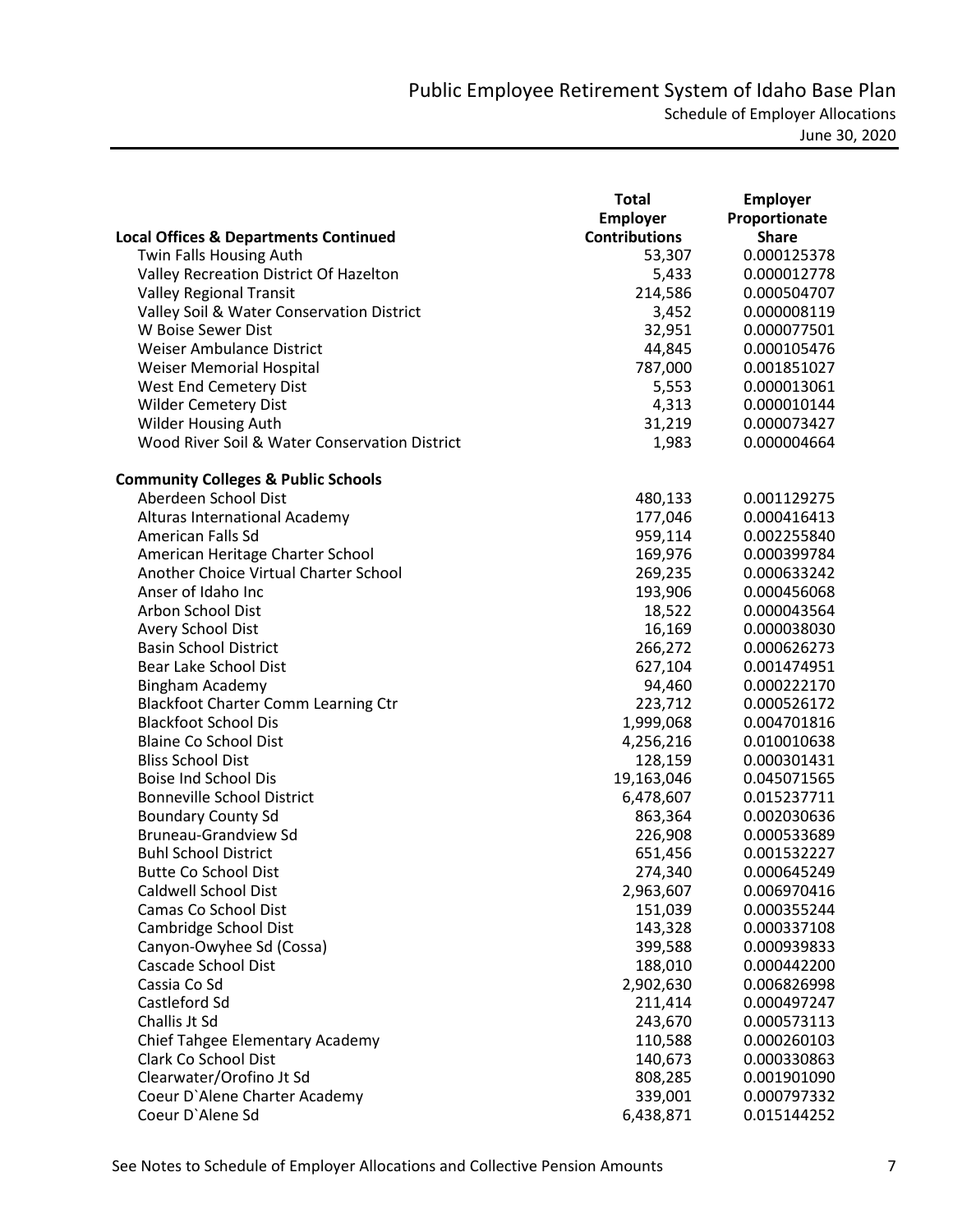|                                                        | <b>Total</b>         | <b>Employer</b> |
|--------------------------------------------------------|----------------------|-----------------|
|                                                        | <b>Employer</b>      | Proportionate   |
| <b>Community Colleges and Public Schools Continued</b> | <b>Contributions</b> | <b>Share</b>    |
| College of Eastern Idaho                               | 354,970              | 0.000834891     |
| College of So Idaho                                    | 1,928,954            | 0.004536908     |
| College of Western Idaho                               | 939,770              | 0.002210343     |
| <b>Compass Public Charter School</b>                   | 451,973              | 0.001063042     |
| Cottonwood Sd                                          | 262,032              | 0.000616300     |
| Council Valley Sd                                      | 177,333              | 0.000417088     |
| Culdesac Jt Sd                                         | 115,635              | 0.000271974     |
| Dietrich School Dist                                   | 154,280              | 0.000362867     |
| Elevate Academy, Inc                                   | 199,855              | 0.000470060     |
| <b>Emmett School Dist</b>                              | 1,436,592            | 0.003378870     |
| Falconridge Charter School                             | 137,889              | 0.000324316     |
| Fern-Waters Public Charter School                      | 24,222               | 0.000056970     |
| Filer School Dist                                      | 851,869              | 0.002003599     |
| Firth School Dist                                      | 394,625              | 0.000928160     |
| Forge International School                             | 131,162              | 0.000308494     |
| <b>Fruitland School Dist</b>                           | 873,260              | 0.002053911     |
| <b>Future Public School Inc</b>                        | 157,417              | 0.000370245     |
| Garden Valley Sd                                       | 186,880              | 0.000439543     |
| Gem Prep Pocatello                                     | 115,546              | 0.000271765     |
| Gem Prep: Meridian, Inc                                | 138,764              | 0.000326374     |
| Gem Prep: Nampa, Inc.                                  | 147,353              | 0.000346575     |
| Gem Prep: Online, Llc                                  | 252,785              | 0.000594551     |
| Genesee School Dist                                    | 287,471              | 0.000676133     |
| Glenns Ferry Jt Sd                                     | 292,836              | 0.000688752     |
| Gooding Jt Sd                                          | 685,425              | 0.001612123     |
| Grace School Dist                                      | 325,663              | 0.000765961     |
| Hagerman Jt Sd                                         | 215,142              | 0.000506015     |
| Hansen School Dist                                     | 228,850              | 0.000538256     |
| Heritage Academy                                       | 112,844              | 0.000265410     |
| Heritage Community Charter School                      | 196,841              | 0.000462971     |
| <b>Highland Jt Sd</b>                                  | 166,241              | 0.000391000     |
| Homedale School Dist                                   | 559,228              | 0.001315307     |
| Horseshoe Bend Sd                                      | 188,947              | 0.000444404     |
| I Succeed Virtual High School                          | 179,811              | 0.000422916     |
| ID High Sch Activity Assn                              | 51,242               | 0.000120521     |
| Idaho Arts Charter School                              | 507,255              | 0.001193066     |
| Idaho College And Career Readiness Academy             | 68,973               | 0.000162225     |
| Idaho Falls Sd                                         | 5,346,131            | 0.012574123     |
| Idaho Science & Technology Charter School              | 169,152              | 0.000397846     |
| Idaho Virtual Academy                                  | 505,763              | 0.001189557     |
| Idaho Virtual Education Partners, Inc.                 | 191,998              | 0.000451580     |
| Inspire Virtual Charter School                         | 272,083              | 0.000639940     |
| Jerome School Dist                                     | 1,945,490            | 0.004575801     |
| Kamiah Jt Sd                                           | 286,695              | 0.000674308     |
| Kellogg School District                                | 779,748              | 0.001833971     |
| Kendrick School Dist                                   | 205,928              | 0.000484344     |
| Kimberly School Dist                                   | 1,034,317            | 0.002432718     |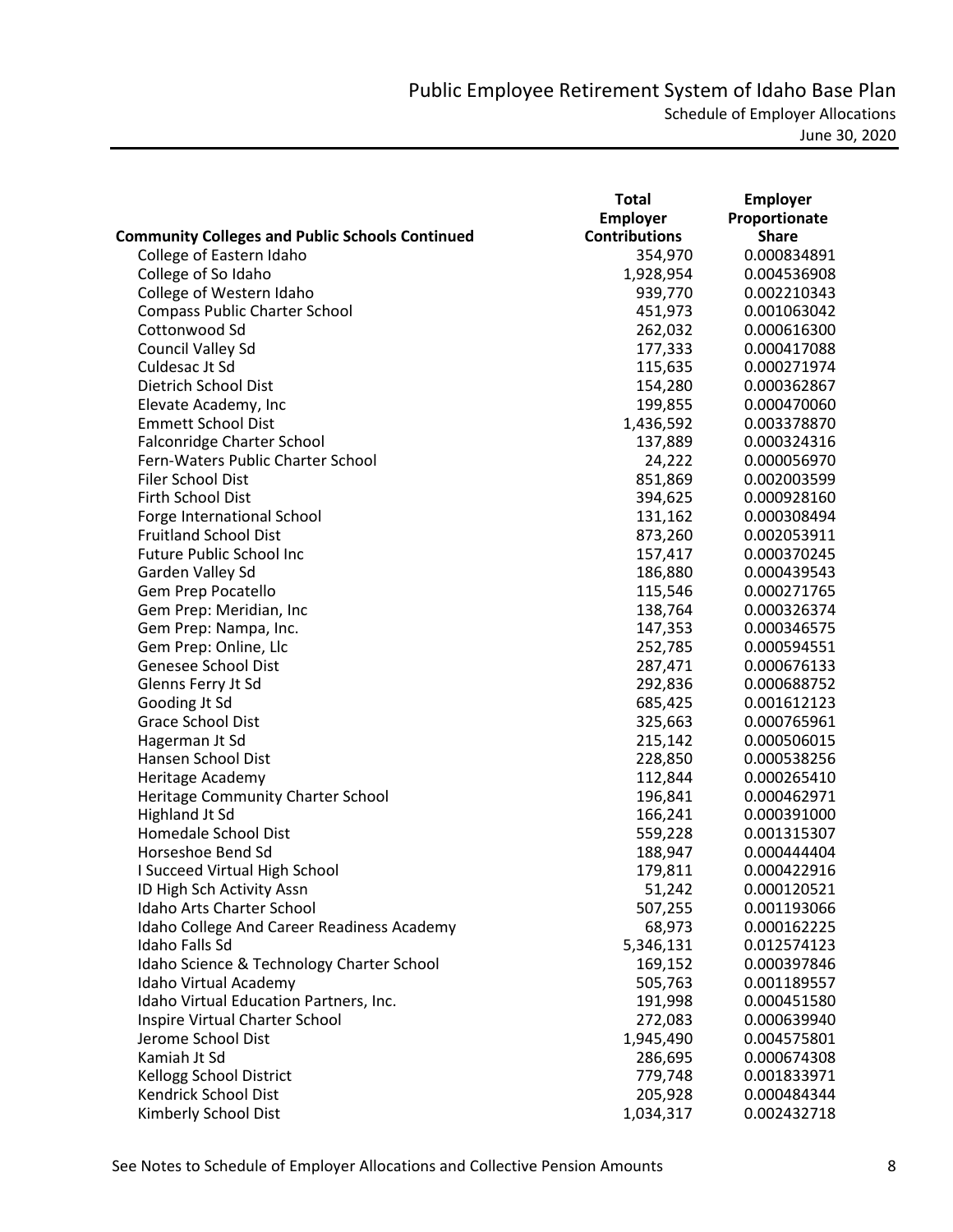|                                                        | Total                | <b>Employer</b> |
|--------------------------------------------------------|----------------------|-----------------|
|                                                        | <b>Employer</b>      | Proportionate   |
| <b>Community Colleges and Public Schools Continued</b> | <b>Contributions</b> | <b>Share</b>    |
| Kootenai Bridge Academy                                | 103,945              | 0.000244479     |
| Kootenai School District                               | 180,676              | 0.000424951     |
| Kootenai Technical Education Campus                    | 99,948               | 0.000235078     |
| Kuna Jt Sd                                             | 2,962,260            | 0.006967248     |
| Lake Pend Oreille Sch Dist                             | 2,678,227            | 0.006299201     |
| <b>Lakeland School Dist</b>                            | 2,941,902            | 0.006919366     |
| Lapwai School Dist                                     | 588,936              | 0.001385180     |
| Legacy Public Charter School                           | 135,665              | 0.000319085     |
| Lewiston Independ Sd                                   | 3,448,293            | 0.008110400     |
| Liberty Charter School Inc                             | 192,992              | 0.000453918     |
| Mackay School Dist                                     | 139,006              | 0.000326943     |
| <b>Madison School Dist</b>                             | 2,717,381            | 0.006391292     |
| Marsh Valley Jt Sd                                     | 588,912              | 0.001385124     |
| <b>Marsing School Dist</b>                             | 461,521              | 0.001085499     |
| <b>Mccall Donnelly Sd</b>                              | 1,034,404            | 0.002432923     |
| Meadows Valley Sd                                      | 142,907              | 0.000336118     |
| Melba School Dist                                      | 423,903              | 0.000997022     |
| Meridian Charter High School Inc                       | 148,496              | 0.000349263     |
| Meridian Medical Arts Charter School                   | 141,607              | 0.000333060     |
| Middleton Sd                                           | 1,915,232            | 0.004504634     |
| Midvale School Dist                                    | 110,388              | 0.000259633     |
| Minidoka County Sd                                     | 2,281,087            | 0.005365126     |
| Monticello Montessori Charter School                   | 103,413              | 0.000243228     |
| <b>Moscow Charter School</b>                           | 88,530               | 0.000208223     |
| <b>Moscow School Dist</b>                              | 1,983,125            | 0.004664318     |
| Mountain Home Sd                                       | 1,892,070            | 0.004450157     |
| Mountain View School District                          | 844,468              | 0.001986192     |
| <b>Mullan School Dist</b>                              | 165,062              | 0.000388227     |
| Murtaugh School Dist                                   | 223,302              | 0.000525207     |
| Nampa School Dist                                      | 6,999,906            | 0.016463809     |
| New Plymouth Sd                                        | 566,893              | 0.001333335     |
| Nezperce Jt Sd                                         | 155,623              | 0.000366026     |
| North Gem Sd                                           | 140,897              | 0.000331390     |
| North Idaho College                                    | 1,234,568            | 0.002903709     |
| North Star Charter School                              | 446,878              | 0.001051059     |
| North Valley Academy Charter School                    | 122,847              | 0.000288937     |
| <b>Notus School Dist</b>                               | 262,248              | 0.000616808     |
| Oneida School Dist                                     | 554,990              | 0.001305339     |
| Palouse Prairie Education Organization                 | 94,964               | 0.000223356     |
| Parma School Dist                                      | 544,844              | 0.001281475     |
| Pathways In Education - Nampa, Inc.                    | 90,338               | 0.000212475     |
| Payette River Regional Technical Academy               | 102,867              | 0.000241944     |
| Payette School Dist                                    | 830,853              | 0.001954170     |
| Peace Valley Charter                                   | 111,433              | 0.000262091     |
| Pleasant Valley Sd                                     | 7,318                | 0.000017212     |
| Plummer-Worley Jt Sd                                   | 394,137              | 0.000927012     |
| Pocatello Community Charter Sch                        | 157,285              | 0.000369935     |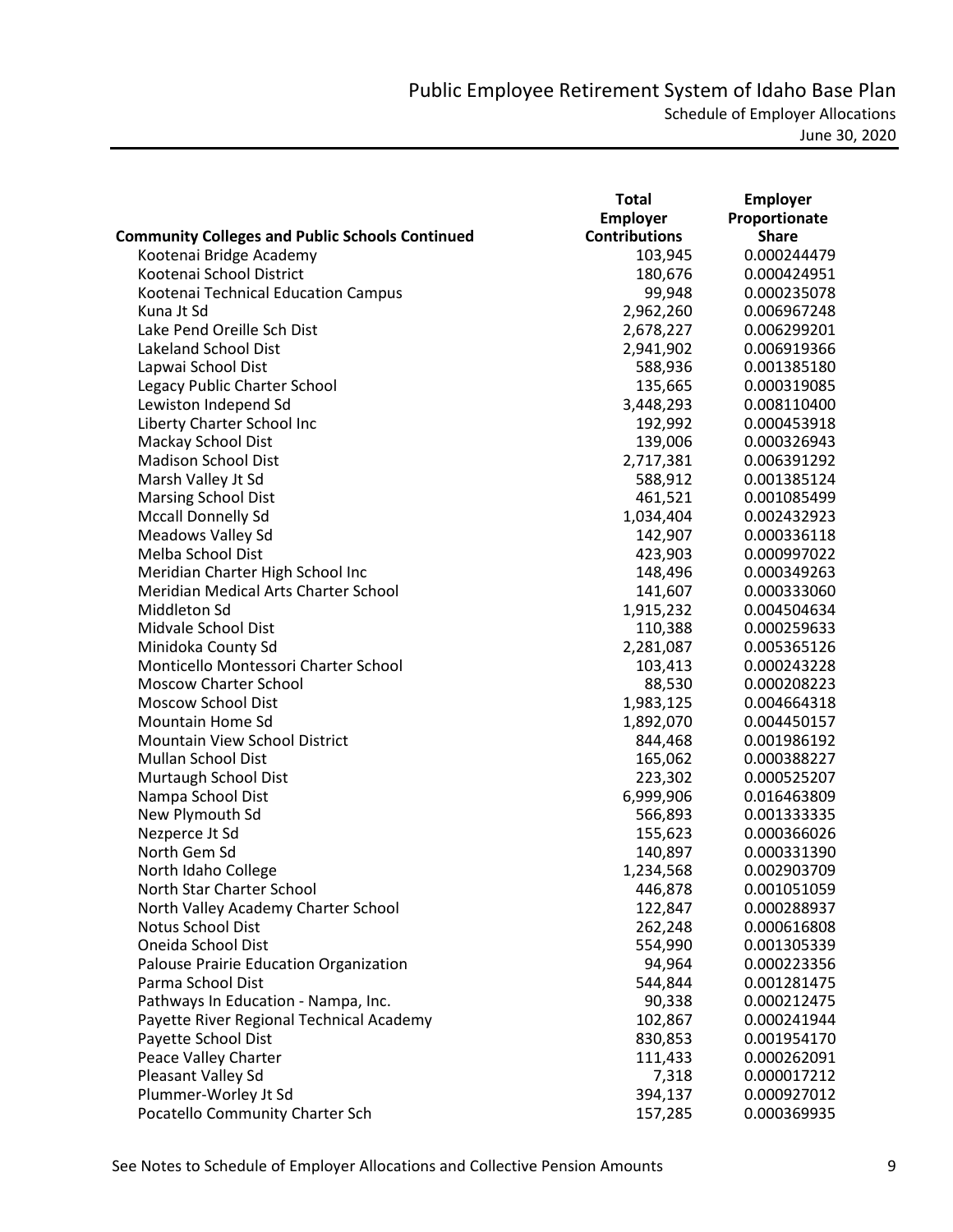|                                                        | <b>Total</b>         | <b>Employer</b> |
|--------------------------------------------------------|----------------------|-----------------|
|                                                        | <b>Employer</b>      | Proportionate   |
| <b>Community Colleges and Public Schools Continued</b> | <b>Contributions</b> | <b>Share</b>    |
| Pocatello School Dist                                  | 6,528,729            | 0.015355598     |
| Post Falls Sch Dist                                    | 3,228,519            | 0.007593490     |
| <b>Potlatch School Dist</b>                            | 358,140              | 0.000842347     |
| <b>Prairie School Dist</b>                             | 6,522                | 0.000015340     |
| Preston School Dist                                    | 1,103,745            | 0.002596013     |
| Project Impact Stem Academy                            | 104,299              | 0.000245312     |
| Richard Mckenna Charter Hi Sch                         | 188,250              | 0.000442765     |
| <b>Richfield School Dist</b>                           | 158,313              | 0.000372353     |
| <b>Rigby School Dist</b>                               | 2,741,526            | 0.006448081     |
| Ririe School Dist                                      | 400,954              | 0.000943046     |
| <b>Rockland School Dist</b>                            | 138,680              | 0.000326176     |
| Rolling Hills Charter School                           | 139,969              | 0.000329208     |
| Sage International School Of Boise                     | 519,459              | 0.001221770     |
| Salmon River Jt School Dist                            | 149,753              | 0.000352220     |
| Salmon School Dist                                     | 417,775              | 0.000982609     |
| Sandpoint Charter School                               | 190,089              | 0.000447090     |
| Shelley Jt Sd                                          | 1,087,868            | 0.002558670     |
| Shoshone School Dist                                   | 339,198              | 0.000797795     |
| Snake River Sd                                         | 909,730              | 0.002139689     |
| Soda Springs Sd                                        | 491,262              | 0.001155450     |
| South Lemhi Sd                                         | 102,871              | 0.000241953     |
|                                                        |                      |                 |
| St Anthony Sd(Fremontcosd)<br>St Maries School Dist    | 1,220,831            | 0.002871400     |
|                                                        | 632,557              | 0.001487777     |
| Stem Charter Academy                                   | 204,491              | 0.000480964     |
| Sugar-Salem Sd                                         | 787,989              | 0.001853353     |
| Swan Valley Sd                                         | 47,391               | 0.000111464     |
| Syringa Mountain School                                | 63,075               | 0.000148353     |
| <b>Taylors Crossing Public Charter School</b>          | 176,921              | 0.000416119     |
| <b>Teton School Dist</b>                               | 1,225,536            | 0.002882466     |
| The Academy, Inc.                                      | 193,400              | 0.000454878     |
| The Village Charter School                             | 142,010              | 0.000334008     |
| Thomas Jefferson Charter School                        | 204,420              | 0.000480797     |
| <b>Three Creek Sd</b>                                  | 9,102                | 0.000021408     |
| Treasure Valley Classical Academy, Inc                 | 136,579              | 0.000321234     |
| <b>Troy School District</b>                            | 235,880              | 0.000554791     |
| <b>Twin Falls Sd</b>                                   | 4,934,949            | 0.011607021     |
| Upper Carmen Charter Sch                               | 32,063               | 0.000075412     |
| Valley School Dist                                     | 351,976              | 0.000827849     |
| Vallivue School Dist                                   | 4,841,429            | 0.011387062     |
| <b>Victory Charter School</b>                          | 171,505              | 0.000403380     |
| Vision Charter School                                  | 316,403              | 0.000744181     |
| <b>Wallace School Dist</b>                             | 419,087              | 0.000985694     |
| Weiser School Dist                                     | 842,862              | 0.001982415     |
| Wendell School Dist                                    | 584,616              | 0.001375019     |
| West Ada County School District                        | 20,184,022           | 0.047472905     |
| West Bonner Co Sch Dist                                | 777,214              | 0.001828011     |
| West Jefferson Sd                                      | 400,004              | 0.000940811     |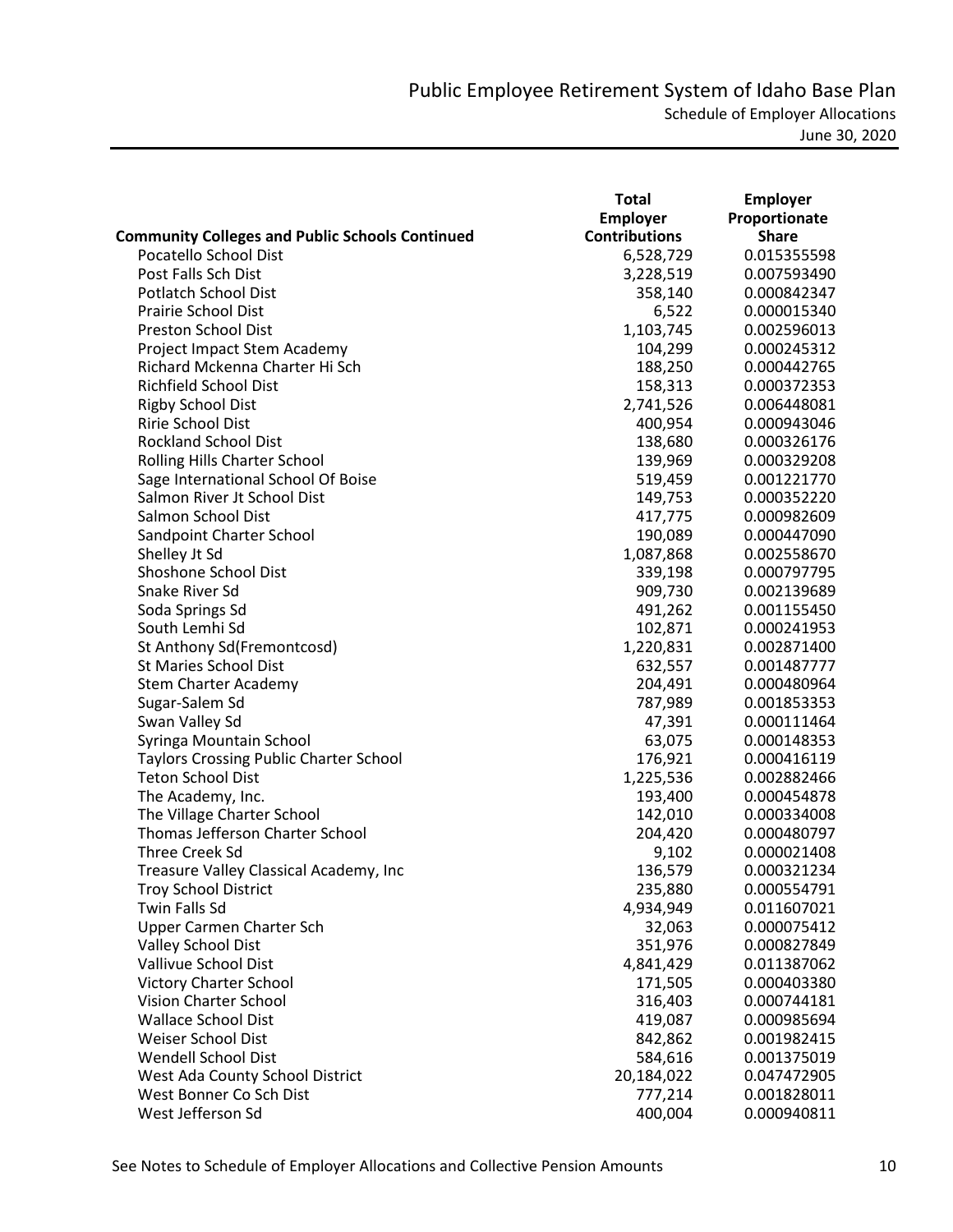|                                                        | Total                | <b>Employer</b> |
|--------------------------------------------------------|----------------------|-----------------|
|                                                        | <b>Employer</b>      | Proportionate   |
| <b>Community Colleges and Public Schools Continued</b> | <b>Contributions</b> | <b>Share</b>    |
| West Side Sd                                           | 386,941              | 0.000910087     |
| White Pine Charter School                              | 265,750              | 0.000625045     |
| Whitepine Jt Sch Dist                                  | 225,538              | 0.000530466     |
| Wilder School Dist                                     | 276,926              | 0.000651331     |
| Xavier Charter School                                  | 280,148              | 0.000658909     |
| <b>Counties</b>                                        |                      |                 |
| Ada County                                             | 14,115,416           | 0.033199518     |
| <b>Adams County</b>                                    | 335,678              | 0.000789516     |
| <b>Bannock County</b>                                  | 2,287,166            | 0.005379424     |
| <b>Bear Lake County</b>                                | 329,934              | 0.000776006     |
| Benewah County                                         | 316,369              | 0.000744101     |
| <b>Bingham County</b>                                  | 1,278,763            | 0.003007656     |
| <b>Blaine County</b>                                   | 1,419,341            | 0.003338296     |
| <b>Boise County</b>                                    | 407,098              | 0.000957496     |
| <b>Bonner County</b>                                   | 2,695,375            | 0.006339533     |
| <b>Bonneville County</b>                               | 3,300,974            | 0.007763905     |
| <b>Boundary County</b>                                 | 587,280              | 0.001381285     |
| <b>Butte County</b>                                    | 180,110              | 0.000423619     |
| <b>Camas County</b>                                    | 122,390              | 0.000287862     |
| Canyon County                                          | 5,116,375            | 0.012033736     |
| Caribou County                                         | 459,577              | 0.001080927     |
| Cassia County                                          | 881,297              | 0.002072814     |
| <b>Clark County</b>                                    | 128,092              | 0.000301273     |
| <b>Clearwater County</b>                               | 454,917              | 0.001069967     |
| <b>Custer County</b>                                   | 201,411              | 0.000473720     |
| <b>Elmore County</b>                                   | 914,969              | 0.002152011     |
| <b>Franklin County</b>                                 | 374,196              | 0.000880111     |
| <b>Fremont County</b>                                  | 986,983              | 0.002321388     |
| Gem County                                             | 563,208              | 0.001324668     |
| <b>Gooding County</b>                                  | 528,270              | 0.001242493     |
| <b>Idaho County</b>                                    | 507,476              | 0.001193586     |
| Jefferson County                                       | 841,351              | 0.001978861     |
| Jerome County                                          | 671,094              | 0.001578416     |
| Kootenai County                                        | 5,134,667            | 0.012076759     |
| Latah County                                           | 1,060,771            | 0.002494938     |
| Lemhi County                                           | 419,572              | 0.000986835     |
| Lewis County                                           | 138,271              | 0.000325214     |
| Lincoln County                                         | 152,763              | 0.000359299     |
| <b>Madison County</b>                                  | 1,063,010            | 0.002500204     |
| Minidoka County                                        | 529,190              | 0.001244657     |
| Nez Perce County                                       | 1,464,617            | 0.003444785     |
| Oneida County                                          | 192,311              | 0.000452316     |
| Owyhee County                                          | 377,586              | 0.000888084     |
| Payette County                                         | 665,237              | 0.001564640     |
| Power County                                           | 301,375              | 0.000708835     |
| Shoshone County                                        | 586,671              | 0.001379853     |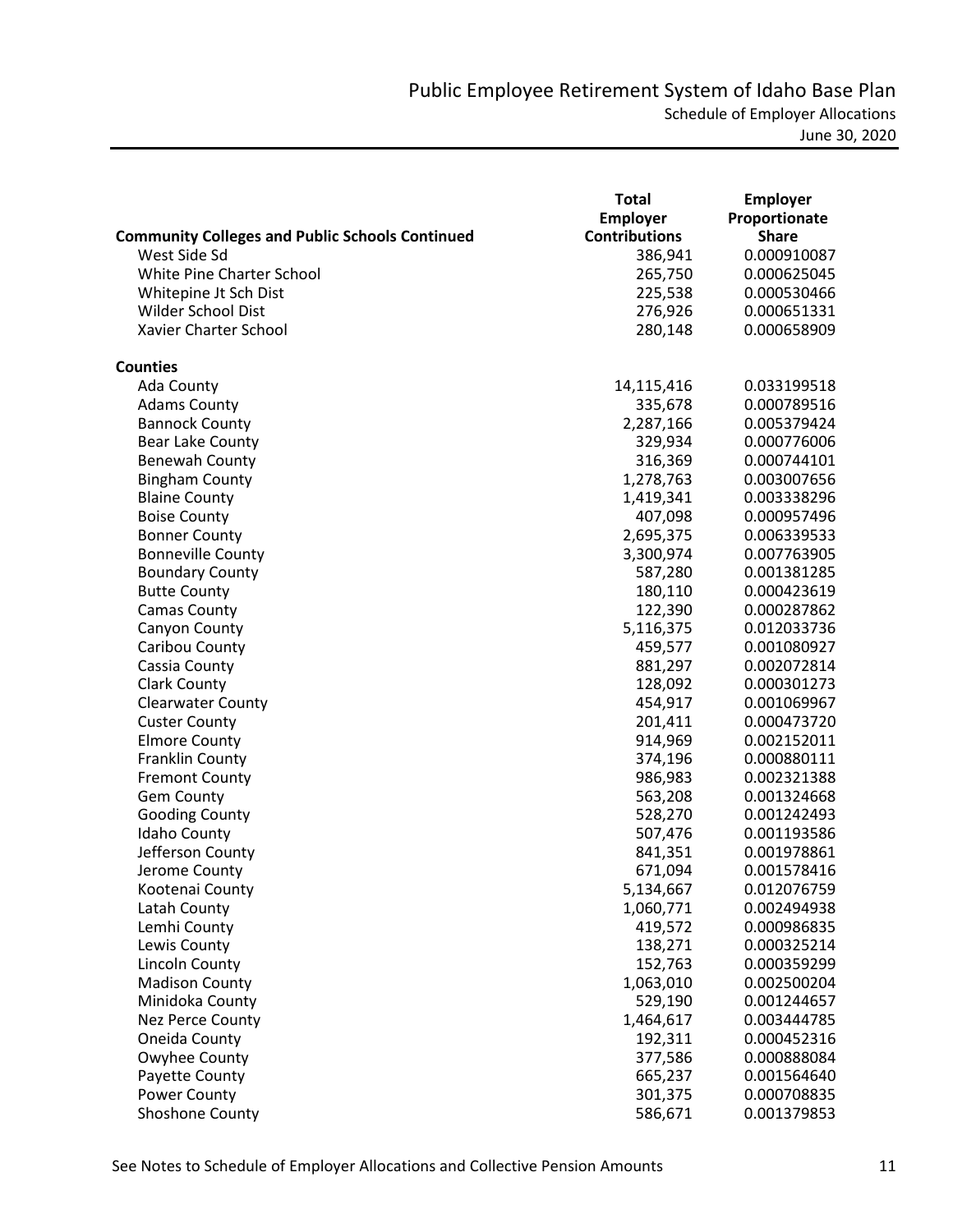|                              | <b>Employer</b>      | Proportionate |
|------------------------------|----------------------|---------------|
| <b>Counties Continued</b>    | <b>Contributions</b> | <b>Share</b>  |
| <b>Teton County</b>          | 493,624              | 0.001161006   |
| <b>Twin Falls County</b>     | 2,412,423            | 0.005674029   |
| <b>Valley County</b>         | 717,951              | 0.001688624   |
| <b>Washington County</b>     | 486,116              | 0.001143347   |
| <b>Cities</b>                |                      |               |
| City of Aberdeen             | 68,402               | 0.000160882   |
| City of Albion               | 15,728               | 0.000036992   |
| City of American Falls       | 150,007              | 0.000352817   |
| City of Ammon                | 328,954              | 0.000773701   |
| City of Arco                 | 26,253               | 0.000061747   |
| City of Ashton               | 38,252               | 0.000089969   |
| City of Athol                | 16,597               | 0.000039036   |
| City of Bancroft             | 16,877               | 0.000039695   |
| City of Basalt               | 1,551                | 0.000003648   |
| City of Bellevue             | 109,238              | 0.000256928   |
| City of Blackfoot            | 461,054              | 0.001084401   |
| City of Bliss                | 8,316                | 0.000019559   |
| City of Bloomington          | 1,942                | 0.000004568   |
| City of Boise                | 11,466,405           | 0.026969033   |
| <b>City of Bonners Ferry</b> | 257,046              | 0.000604573   |
| City of Bovill               | 6,572                | 0.000015457   |
| City of Buhl                 | 174,043              | 0.000409350   |
| City of Burley               | 418,418              | 0.000984121   |
| City of Caldwell             | 1,452,870            | 0.003417156   |
| City of Cambridge            | 11,252               | 0.000026465   |
| City of Carey                | 7,891                | 0.000018560   |
| City of Cascade              | 39,871               | 0.000093777   |
| City of Castleford           | 4,610                | 0.000010843   |
| City of Challis              | 15,857               | 0.000037296   |
| City of Chubbuck             | 697,831              | 0.001641301   |
| City of Clark Fork           | 10,303               | 0.000024233   |
| City of Coeur D'Alene        | 2,466,417            | 0.005801023   |
| City of Cottonwood           | 39,564               | 0.000093055   |
| City of Council              | 20,139               | 0.000047367   |
| City of Craigmont            | 14,243               | 0.000033500   |
| City of Culdesac             | 13,820               | 0.000032505   |
| City of Dalton Gardens       | 11,629               | 0.000027351   |
| City of Deary                | 13,972               | 0.000032862   |
| City of Declo                | 13,348               | 0.000031395   |
| City of Donnelly             | 13,366               | 0.000031437   |
| City of Dover                | 13,195               | 0.000031035   |
| City of Downey               | 14,690               | 0.000034551   |
| City of Driggs               | 94,228               | 0.000221625   |
| City of Dubois               | 13,253               | 0.000031171   |
| City of Eagle                | 342,861              | 0.000806411   |
| City of Emmett               | 262,569              | 0.000617563   |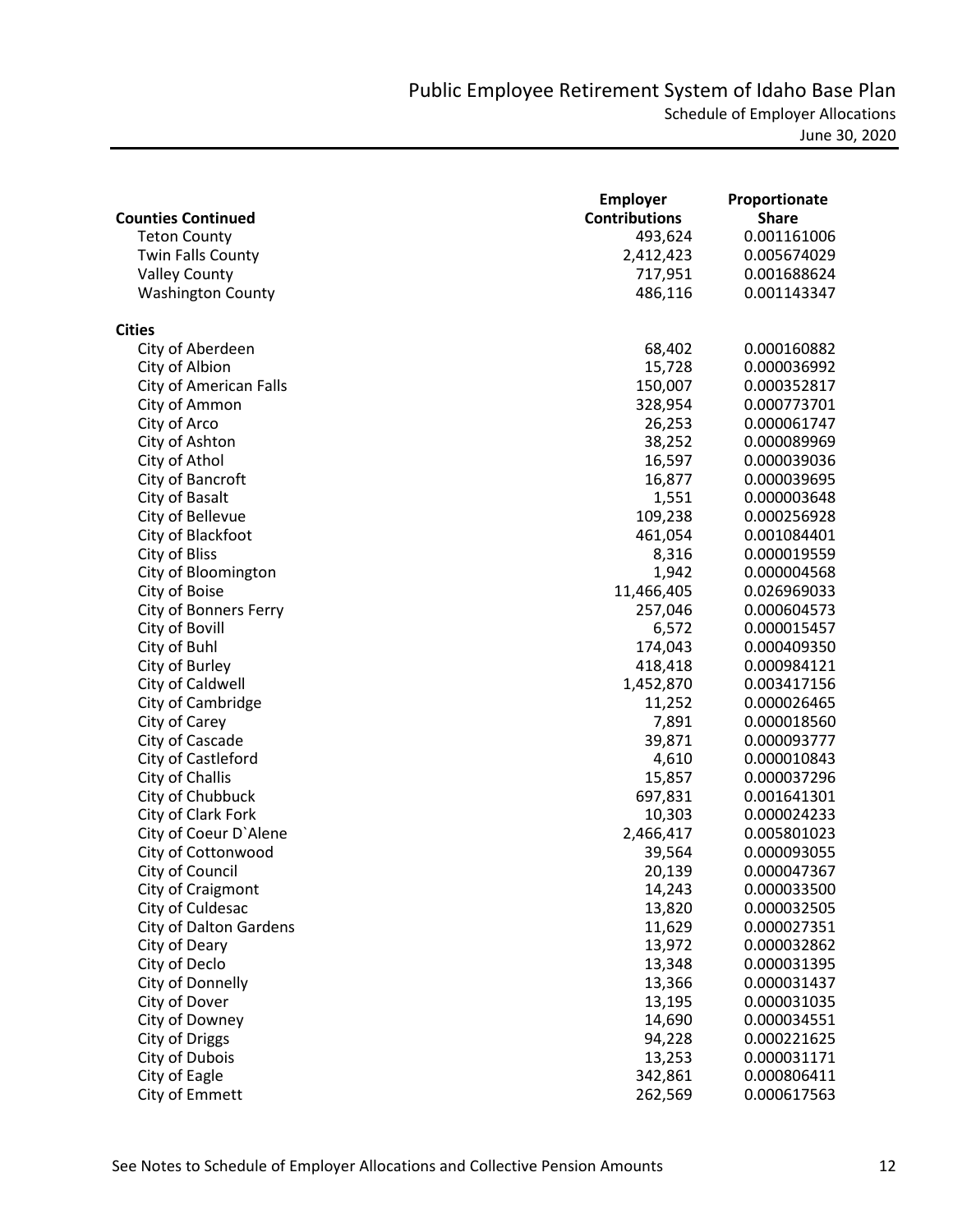|                          | <b>Total</b>         | <b>Employer</b> |
|--------------------------|----------------------|-----------------|
|                          | <b>Employer</b>      | Proportionate   |
| <b>Cities Continued</b>  | <b>Contributions</b> | <b>Share</b>    |
| City of Fairfield        | 13,767               | 0.000032380     |
| City of Filer            | 111,856              | 0.000263086     |
| City of Firth            | 9,252                | 0.000021761     |
| City of Franklin         | 25,883               | 0.000060877     |
| City Oo Fruitland        | 332,310              | 0.000781595     |
| City of Garden City      | 587,291              | 0.001381311     |
| City of Genesee          | 25,326               | 0.000059567     |
| City of Georgetown       | 9,384                | 0.000022071     |
| City of Glenns Ferry     | 41,903               | 0.000098556     |
| City of Gooding          | 141,520              | 0.000332856     |
| City of Grace            | 30,131               | 0.000070868     |
| City of Grand View       | 13,488               | 0.000031724     |
| City of Grangeville      | 105,233              | 0.000247508     |
| City of Greenleaf        | 29,828               | 0.000070156     |
| City of Hagerman         | 21,391               | 0.000050312     |
| City of Hailey           | 367,500              | 0.000864362     |
| City of Harrison         | 18,343               | 0.000043143     |
| City of Hayden           | 216,270              | 0.000508668     |
| City of Hayden Lake      | 23,662               | 0.000055653     |
| City of Hazelton         | 17,194               | 0.000040440     |
| City of Heyburn          | 159,874              | 0.000376024     |
| City of Homedale         | 68,624               | 0.000161404     |
| City of Hope             | 3,529                | 0.000008300     |
| City of Horseshoe Bend   | 20,847               | 0.000049032     |
| City of Idaho City       | 24,233               | 0.000056996     |
| City of Idaho Falls      | 4,468,556            | 0.010510063     |
| City of Inkom            | 22,894               | 0.000053847     |
| City of Iona             | 26,444               | 0.000062196     |
| City of Island Park      | 5,443                | 0.000012802     |
| City of Jerome           | 515,729              | 0.001212997     |
| City of Juliaetta        | 13,915               | 0.000032728     |
| City of Kamiah           | 31,129               | 0.000073216     |
| City of Kellogg          | 117,247              | 0.000275765     |
| City of Kendrick         | 9,765                | 0.000022967     |
| City of Ketchum          | 354,536              | 0.000833870     |
| City of Kimberly         | 125,120              | 0.000294283     |
| City of Kooskia          | 15,858               | 0.000037298     |
| City of Kootenai         | 6,471                | 0.000015220     |
| City of Kuna             | 340,421              | 0.000800672     |
| City of Lapwai           | 19,696               | 0.000046325     |
| City of Lava Hot Springs | 19,911               | 0.000046831     |
| City of Lewiston         | 1,770,373            | 0.004163925     |
| City of Mackay           | 13,863               | 0.000032606     |
| City of Malad            | 38,876               | 0.000091437     |
|                          | 12                   |                 |
| City of Malta            |                      | 0.000000028     |
| City of Marsing          | 33,103               | 0.000077858     |
| City of McCall           | 460,725              | 0.001083627     |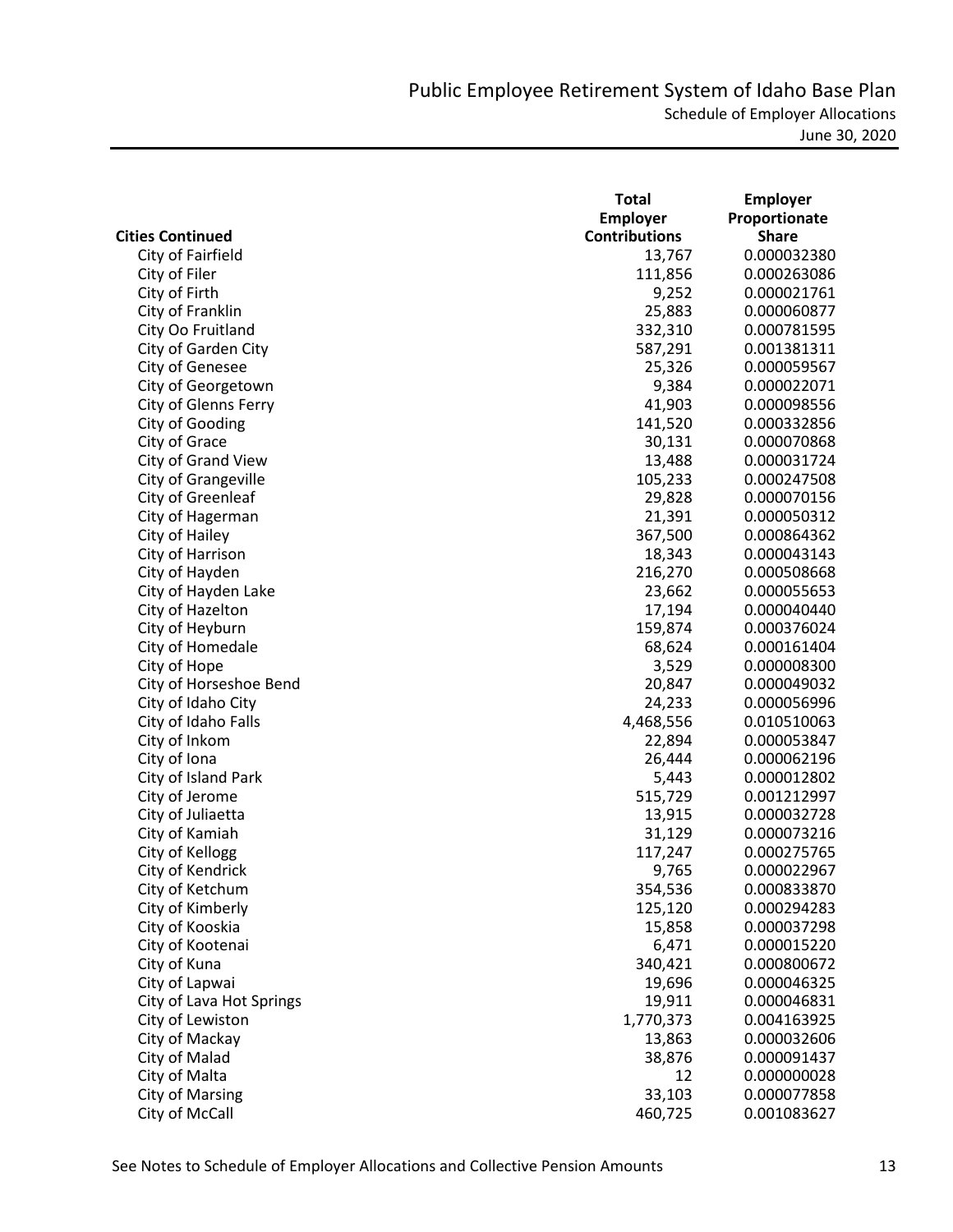|                              | <b>Total</b>         | <b>Employer</b> |
|------------------------------|----------------------|-----------------|
|                              | <b>Employer</b>      | Proportionate   |
| <b>Cities Continued</b>      | <b>Contributions</b> | <b>Share</b>    |
| City of McCammon             | 20,202               | 0.000047515     |
| City of Melba                | 12,815               | 0.000030141     |
| City of Menan                | 9,630                | 0.000022650     |
| City of Meridian             | 4,046,491            | 0.009517364     |
| City of Middleton            | 217,943              | 0.000512603     |
| City of Montpelier           | 81,704               | 0.000192168     |
| City of Moscow               | 1,140,381            | 0.002682181     |
| <b>City of Moyie Springs</b> | 11,195               | 0.000026331     |
| City of Mtn Home             | 593,321              | 0.001395494     |
| City of Mud Lake             | 1,614                | 0.000003796     |
| City of Mullan               | 12,971               | 0.000030508     |
| City of Nampa                | 3,633,685            | 0.008546443     |
| <b>City of New Meadows</b>   | 18,470               | 0.000043442     |
| City of New Plymouth         | 35,306               | 0.000083040     |
| City of Newdale              | 7,932                | 0.000018656     |
| City of Nezperce             | 14,413               | 0.000033899     |
| City of Notus                | 6,309                | 0.000014839     |
| City of Oakley               | 12,991               | 0.000030555     |
| City of Oldtown              | 272                  | 0.000000640     |
| City of Orofino              | 151,963              | 0.000357418     |
| City of Osburn               | 30,678               | 0.000072155     |
| City of Paris                | 15,271               | 0.000035917     |
| City of Parker               | 3,923                | 0.000009227     |
| City of Parma                | 66,140               | 0.000155562     |
| City of Paul                 | 36,402               | 0.000085618     |
| City of Payette              | 234,299              | 0.000551072     |
| City of Peck                 | 2,247                | 0.000005285     |
| City of Pinehurst            | 22,187               | 0.000052184     |
| City of Plummer              | 44,343               | 0.000104295     |
| City of Pocatello            | 3,097,262            | 0.007284773     |
| City of Ponderay             | 78,602               | 0.000184872     |
| City of Post Falls           | 1,342,751            | 0.003158156     |
| City of Potlatch             | 24,489               | 0.000057598     |
| City of Preston              | 149,778              | 0.000352278     |
| City of Priest River         | 87,677               | 0.000206217     |
| City of Rathdrum             | 301,700              | 0.000709600     |
| City of Rexburg              | 1,100,445            | 0.002588251     |
| City of Richfield            | 18,211               | 0.000042832     |
| City of Rigby                | 110,751              | 0.000260487     |
| City of Riggins              | 25,787               | 0.000060651     |
| City of Ririe                | 8,860                | 0.000020839     |
| City of Roberts              | 10,062               | 0.000023666     |
| City of Rupert               | 352,791              | 0.000829766     |
| City of Salmon               | 134,665              | 0.000316733     |
| City of Sandpoint            | 553,980              | 0.001302963     |
| City of Shelley              | 131,834              | 0.000310074     |
| City of Shoshone             | 70,885               | 0.000166722     |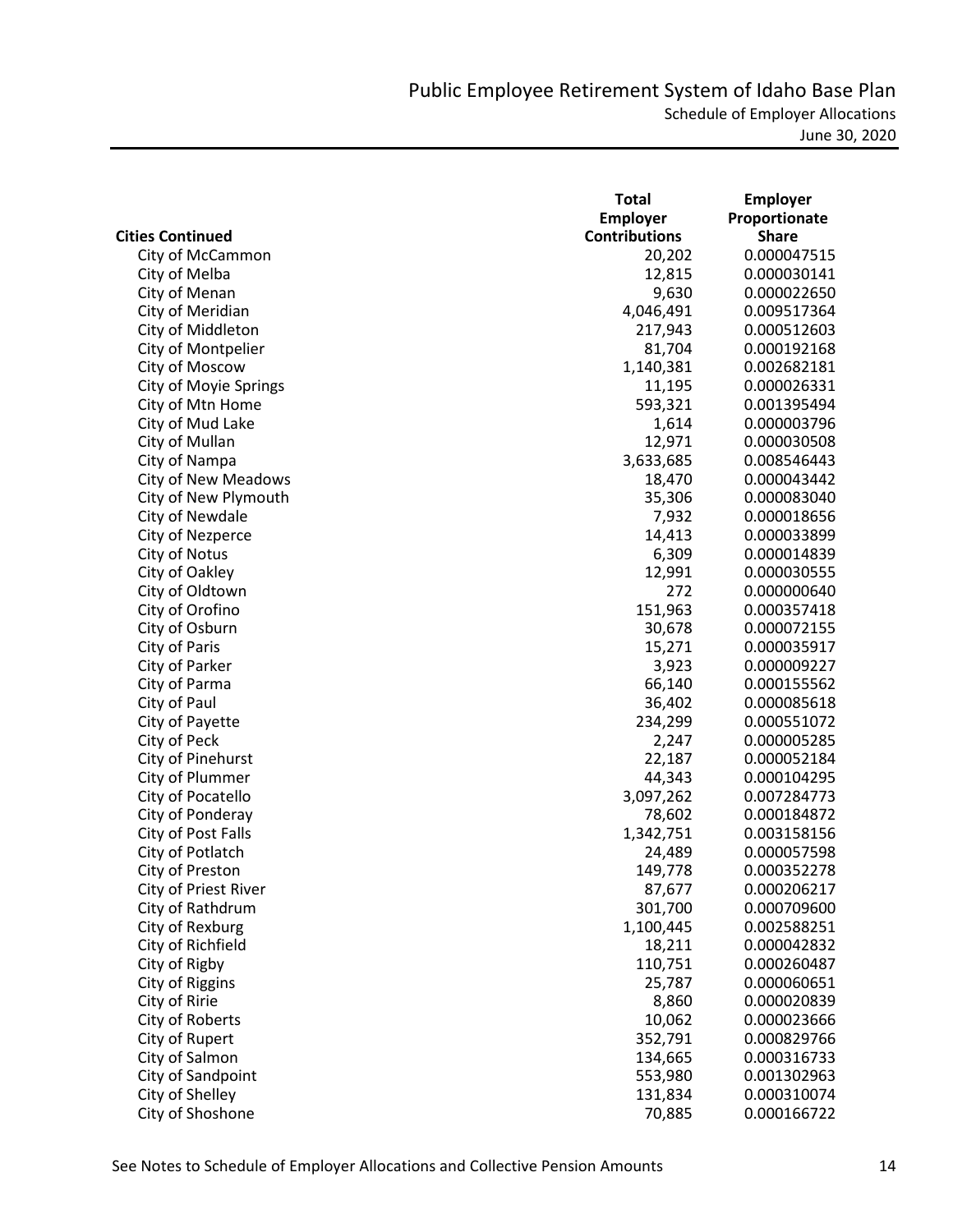|                             | Total                | <b>Employer</b> |
|-----------------------------|----------------------|-----------------|
|                             | <b>Employer</b>      | Proportionate   |
| <b>Cities Continued</b>     | <b>Contributions</b> | <b>Share</b>    |
| City of Smelterville        | 12,049               | 0.000028339     |
| <b>City of Soda Springs</b> | 166,491              | 0.000391588     |
| City of Spirit Lake         | 78,466               | 0.000184552     |
| City of St Anthony          | 79,806               | 0.000187704     |
| City of St Charles          | 2,323                | 0.000005464     |
| City of St Maries           | 66,224               | 0.000155759     |
| City of Stanley             | 5,820                | 0.000013689     |
| City of Sugar City          | 24,565               | 0.000057777     |
| City of Sun Valley          | 322,982              | 0.000759655     |
| City of Tensed              | 4,017                | 0.000009448     |
| City of Teton               | 13,842               | 0.000032556     |
| City of Tetonia             | 9,922                | 0.000023337     |
| City of Troy                | 24,512               | 0.000057652     |
| City of Twin Falls          | 2,144,431            | 0.005043711     |
| City of Ucon                | 21,047               | 0.000049503     |
| City of Victor              | 77,613               | 0.000182546     |
| City of Wallace             | 18,231               | 0.000042879     |
| City of Weippe              | 7,323                | 0.000017224     |
| City of Weiser              | 309,028              | 0.000726835     |
| City of Wendell             | 41,903               | 0.000098556     |
| City of Weston              | 6,727                | 0.000015822     |
| City of Wilder              | 46,650               | 0.000109721     |
| City of Winchester          | 11,711               | 0.000027544     |
| City of Worley              | 10,668               | 0.000025091     |
|                             |                      |                 |
| <b>Fire Departments</b>     |                      |                 |
| <b>Blackfoot Fire Dept</b>  | 211,985              | 0.000498590     |
| <b>Boise Fire Dept</b>      | 3,686,218            | 0.008670000     |
| <b>Buhl Fire Dist</b>       | 33,726               | 0.000079324     |
| <b>Burley Fire Dept</b>     | 79,186               | 0.000186246     |
| <b>Caldwell Fire Dept</b>   | 410,237              | 0.000964879     |
| Coeur D'Alene Fire Dept     | 807,180              | 0.001898491     |
| ID Falls Fire Dept          | 1,241,469            | 0.002919940     |
| Jerome Fire Dept            | 98,462               | 0.000231583     |
| Ketchum Fire Dept           | 117,224              | 0.000275711     |
| Kootenai Co Fire & Rescue F | 81,962               | 0.000192775     |
| Kuna Fire District          | 118,840              | 0.000279512     |
| Lewiston Fire Dept          | 587,911              | 0.001382769     |
| <b>Moscow Fire Dept</b>     | 40,924               | 0.000096253     |
| Nampa Fire Dept             | 972,078              | 0.002286332     |
| Payette Fire Dept           | 38,175               | 0.000089788     |
| Pocatello Fire Dept         | 746,571              | 0.001755938     |
| Rexburg-Madison Fire        | 33,450               | 0.000078675     |
| <b>Sandpoint Fire Dept</b>  | 87,821               | 0.000206555     |
| Shoshone Co Fd #1           | 42,443               | 0.000099826     |
| Shoshone Co Fd #2           | 75,575               | 0.000177753     |
| Twin Falls Fire Dept        | 410,147              | 0.000964667     |
| <b>Whitney Fpd</b>          | 8,881                | 0.000020888     |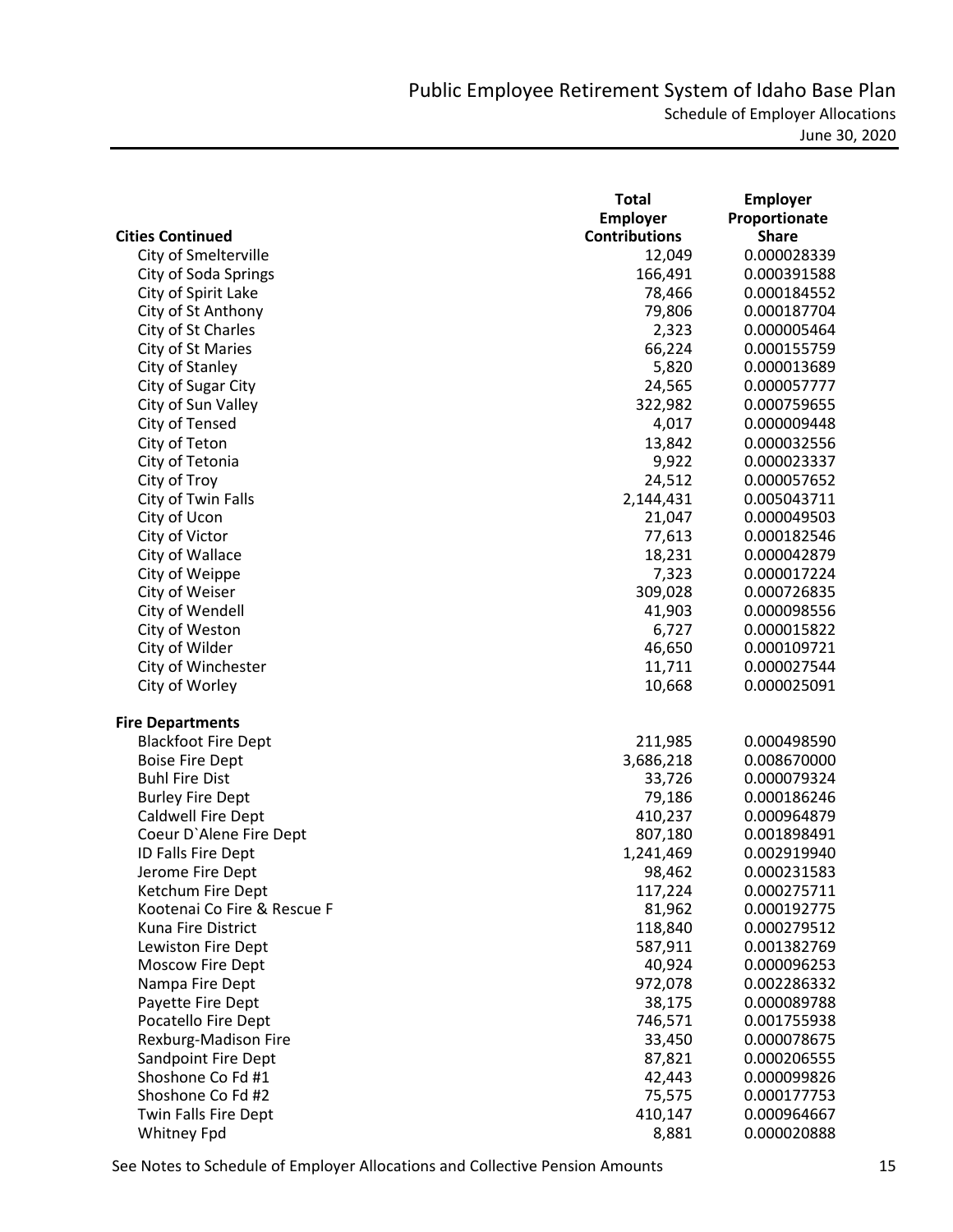|                                 | <b>Total</b>         | <b>Employer</b> |
|---------------------------------|----------------------|-----------------|
|                                 | <b>Employer</b>      | Proportionate   |
| <b>Highway Districts</b>        | <b>Contributions</b> | <b>Share</b>    |
| Ada County Hwy Dist             | 2,480,571            | 0.005834314     |
| Atlanta Hwy Dist                | 8,415                | 0.000019792     |
| <b>Bliss Hwy Dist</b>           | 11,406               | 0.000026827     |
| <b>Buhl Hwy Dist</b>            | 46,396               | 0.000109124     |
| <b>Burley Hwy Dist</b>          | 62,266               | 0.000146450     |
| Canyon Hwy Dist #4              | 191,424              | 0.000450230     |
| Central Hwy Dist                | 22,989               | 0.000054070     |
| Clarkia Better Roads Hwy Dist   | 6,598                | 0.000015519     |
| Clearwater Hwy Dist             | 21,458               | 0.000050469     |
| <b>Cottonwood Hwy Dist</b>      | 8,217                | 0.000019326     |
| Deer Creek Highway District     | 10,563               | 0.000024844     |
| Dietrich Hwy Dist #5            | 12,302               | 0.000028934     |
| Downey Swan Lake Hwy Dist       | 24,084               | 0.000056646     |
| East Side Hwy District          | 136,883              | 0.000321949     |
| Evergreen Hwy Dist              | 12,778               | 0.000030054     |
| Fenn Hwy Dist                   | 6,542                | 0.000015387     |
| <b>Ferdinand Hwy Dist</b>       | 14,383               | 0.000033829     |
| <b>Filer Highway District</b>   | 29,248               | 0.000068791     |
| Gem Hwy Dist                    | 13,291               | 0.000031260     |
| Glenns Ferry Hwy Dist           | 57,225               | 0.000134593     |
| Golden Gate Hwy Dist            | 64,331               | 0.000151307     |
| Gooding Hwy Dist                | 25,854               | 0.000060809     |
| <b>Grangeville Hwy Dist</b>     | 20,458               | 0.000048117     |
| <b>Greencreek Hwy Dist</b>      | 6,973                | 0.000016401     |
| Hagerman Hwy Dist               | 13,656               | 0.000032119     |
| Highway District #1 (Fruitland) | 52,053               | 0.000122429     |
| Hillsdale Hwy District          | 30,511               | 0.000071762     |
| Homedale Hwy Dist               | 14,189               | 0.000033373     |
| Independent Hwy Dist            | 36,909               | 0.000086810     |
| Jerome Hwy District             | 50,622               | 0.000119063     |
| Kamiah Hwy Dist                 | 9,746                | 0.000022923     |
| Keuterville Hwy Dist            | 15,470               | 0.000036386     |
| Kidder-Harris Hwy Dist          | 24,412               | 0.000057417     |
| Kimama Highway District         | 6,608                | 0.000015542     |
| Lakes Hwy District              | 178,791              | 0.000420517     |
| Lost River Highway District     | 46,805               | 0.000110086     |
| Minidoka Co Hwy Dist            | 114,407              | 0.000269086     |
| Mtn Home Hwy Dist               | 113,388              | 0.000266689     |
| Murtaugh Highway District       | 28,660               | 0.000067408     |
| N Latah Co Hwy Dist             | 166,077              | 0.000390614     |
| Nampa Hwy District              | 260,410              | 0.000612485     |
| North Hwy Dist                  | 6,184                | 0.000014545     |
| Notus-Parma Hwy Dist            | 56,466               | 0.000132808     |
| Oakley Highway District         | 19,164               | 0.000045074     |
| Plummer-Gateway Hwy Dist        | 20,503               | 0.000048223     |
| Post Falls Hwy Dis              | 141,837              | 0.000333601     |
| Prairie Hwy Dist Bd             | 15,390               | 0.000036197     |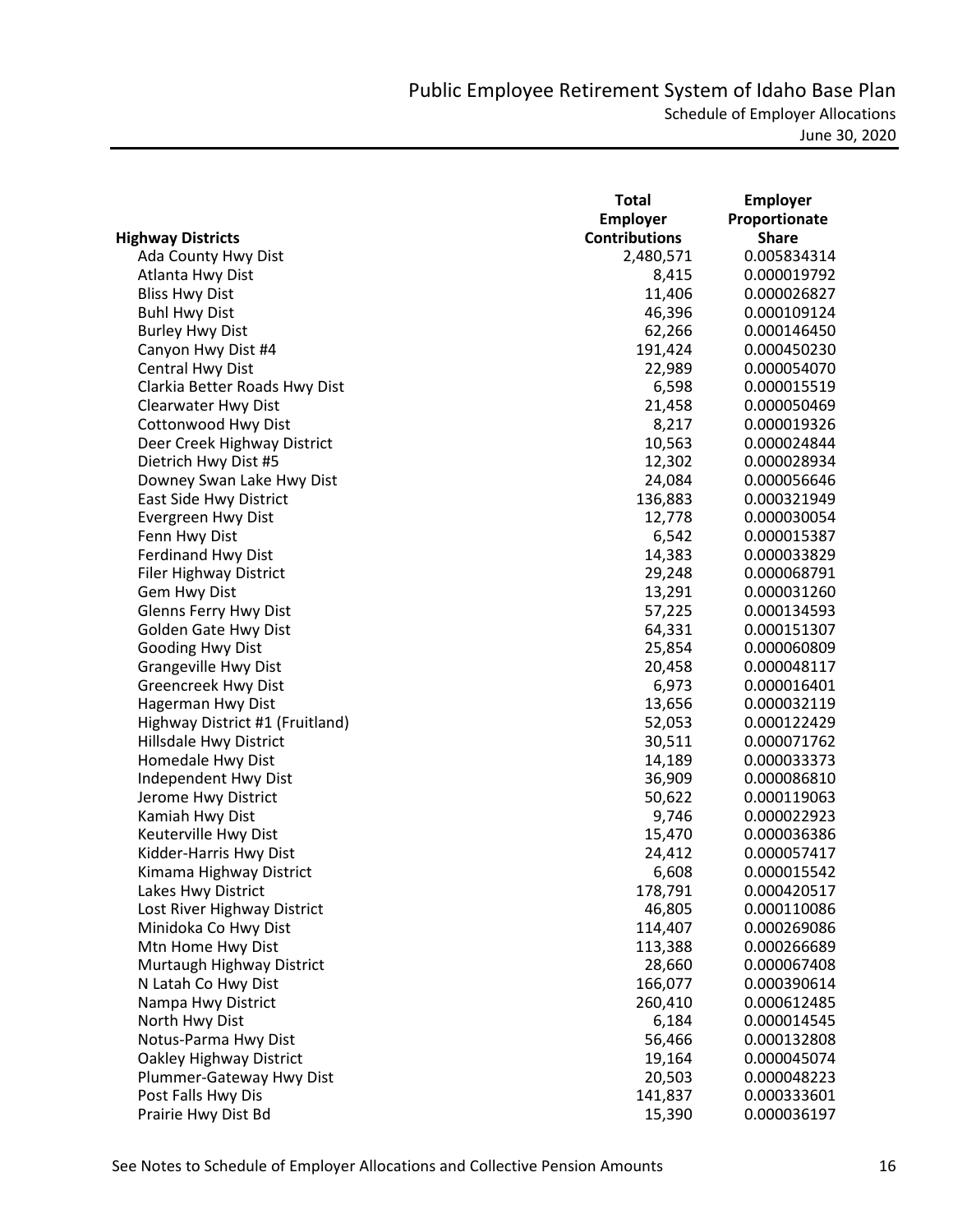|                                           | <b>Total</b>         | <b>Employer</b> |
|-------------------------------------------|----------------------|-----------------|
|                                           | <b>Employer</b>      | Proportionate   |
| <b>Highway Districts Continued</b>        | <b>Contributions</b> | <b>Share</b>    |
| Raft River Hwy Dist                       | 28,024               | 0.000065913     |
| Richfield Hwy Dist #3                     | 16,100               | 0.000037867     |
| S Latah County Hwy Dist #2                | 37,195               | 0.000087483     |
| Shoshone Hwy Dist #2                      | 28,488               | 0.000067004     |
| Twin Falls Hwy Dist                       | 203,744              | 0.000479207     |
| Union Ind Hwy Dist                        | 9,922                | 0.000023337     |
| Weiser Valley Hwy Dist                    | 9,286                | 0.000021841     |
| Wendell Hwy Dist #6                       | 22,561               | 0.000053064     |
| West Point Hwy Dist                       | 7,145                | 0.000016805     |
| White Bird Highway District               | 15,240               | 0.000035845     |
| Winona Hwy Dist                           | 2,886                | 0.000006788     |
| Worley Hwy District                       | 142,206              | 0.000334469     |
| <b>Library Districts</b>                  |                      |                 |
| Aberdeen District Library                 | 6,548                | 0.000015401     |
| Ada Co Free Library                       | 156,335              | 0.000367701     |
| American Falls Free Libraray              | 22,284               | 0.000052412     |
| Bear Lake Co Library                      | 2,516                | 0.000005918     |
| <b>Boise Basin Library District</b>       | 7,064                | 0.000016615     |
| Boundary Co Free Lib                      | 31,389               | 0.000073827     |
| <b>Burley Library</b>                     | 19,663               | 0.000046247     |
| <b>Consolidated Free Library District</b> | 247,088              | 0.000581152     |
| Council Valley Free Library District      | 3,532                | 0.000008307     |
| East Bonner County Library Dist           | 138,505              | 0.000325764     |
| Franklin Co Lib Dist                      | 12,501               | 0.000029402     |
| Fremont County Dist Lib                   | 28,066               | 0.000066011     |
| Gooding Public Library District           | 6,246                | 0.000014691     |
| Jefferson Free Library Dist               | 11,479               | 0.000026999     |
| Kuna Library District                     | 54,851               | 0.000129010     |
| Latah County Lib Dist                     | 84,558               | 0.000198881     |
| Lemhi County Library District             | 3,974                | 0.000009347     |
| Madison Co Library Dist                   | 46,729               | 0.000109907     |
| Meadows Vly Pub Lib Dis                   | 4,296                | 0.000010104     |
| Meridian Library Dist                     | 264,074              | 0.000621103     |
| N Bingham Co Library Dist                 | 13,579               | 0.000031938     |
| Oneida Co Library                         | 11,665               | 0.000027436     |
| Portneuf Library Dist                     | 35,842               | 0.000084301     |
| Prairie-River Lib Dist                    | 34,870               | 0.000082014     |
| Priest Lake Public Library                | 5,515                | 0.000012971     |
| S Bannock Lib Dist                        | 19,561               | 0.000046008     |
| Salmon Library District                   | 5,324                | 0.000012522     |
| <b>Stanley Community Library Dist</b>     | 3,792                | 0.000008919     |
| Valley Of Tetons Library Bd               | 35,355               | 0.000083155     |
| West Bonner Library District              | 18,231               | 0.000042879     |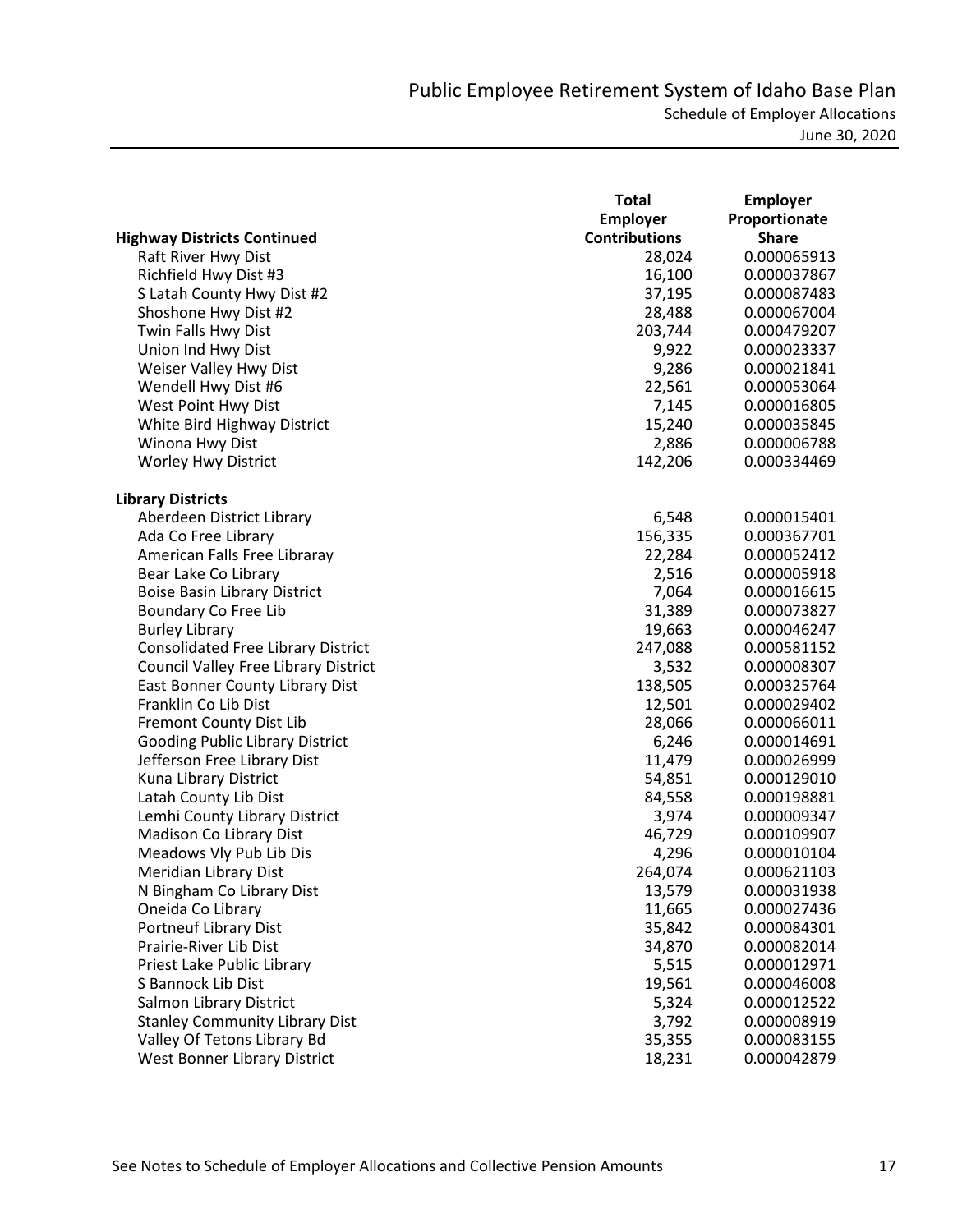|                                                  | <b>Total</b>         | <b>Employer</b> |
|--------------------------------------------------|----------------------|-----------------|
|                                                  | <b>Employer</b>      | Proportionate   |
| <b>Rural Fire Districts</b>                      | <b>Contributions</b> | <b>Share</b>    |
| Bear Lake County Fire District                   | 9,538                | 0.000022433     |
| Cascade Rural Fire & Ems                         | 45,828               | 0.000107788     |
| <b>Central Fire District</b>                     | 27,536               | 0.000064765     |
| Cottonwood Rural Fd                              | 161                  | 0.000000379     |
| Deary Rural Fire District                        | 430                  | 0.000001011     |
| Donnelly Rural Fpd                               | 88,704               | 0.000208632     |
| Eagle Fire Protection District                   | 515,331              | 0.001212061     |
| Franklin County Fire Dist                        | 9,173                | 0.000021575     |
| Garden Valley Fire Protection District           | 10,782               | 0.000025359     |
| Gem County Fire Prot Dist 1                      | 44,754               | 0.000105262     |
| <b>Gooding Fire District</b>                     | 16,512               | 0.000038836     |
| Greater Swan Valley Fire Prot Dist               | 9,050                | 0.000021286     |
| Hagerman Fire Prot Dist                          | 12,572               | 0.000029569     |
| Hauser Lake Fire Protection District             | 7,334                | 0.000017250     |
| Homedale Rural Fire Prot Dist                    | 3,503                | 0.000008239     |
| Kootenai Co Fire & Rescue P                      | 694,240              | 0.001632855     |
| Kuna Rural Fire District                         | 18,044               | 0.000042440     |
| Lemhi Co Fire Protection District                | 1,079                | 0.000002538     |
| <b>McCall Fire Prot Dist</b>                     | 158,018              | 0.000371659     |
| <b>Meadows Valley Rural Fire District</b>        | 10,062               | 0.000023666     |
| Mica Kidd Island Fire Prot Dist                  | 12,132               | 0.000028535     |
| <b>Middleton Rural Fire District</b>             | 98,470               | 0.000231602     |
| Minidoka County Fire Protection District         | 12,716               | 0.000029908     |
| <b>Moscow Rural Fire District</b>                | 601                  | 0.000001414     |
| N Ada Co Fire/Rescue Dist                        | 7,500                | 0.000017640     |
| No Lakes Fire Prot Dist                          | 483,532              | 0.001137269     |
| Northside Fire District                          | 28,430               | 0.000066867     |
| Paradise Valley Fire District                    | 4,470                | 0.000010513     |
| Plummer Gateway Fire Prot Dist                   | 10,207               | 0.000024007     |
| <b>Rock Creek Fire Protection District</b>       | 63,129               | 0.000148480     |
| Sagle Fire District                              | 112,120              | 0.000263707     |
| <b>Schweitzer Fire District</b>                  | 8,615                | 0.000020263     |
| Shoshone City & Rural Fire Protection District   | 6,914                | 0.000016262     |
| Shoshone Co Fd#2                                 | 475                  | 0.000001117     |
| South Boundary Fire Protection District          | 5,897                | 0.000013870     |
| South Fremont Fire Protection District           | 21,186               | 0.000049830     |
| Spirit Lk Fire Prot Dist                         | 62,782               | 0.000147664     |
| <b>St Maries Fire Prot Dist</b>                  | 16,255               | 0.000038232     |
| Star Joint Fpd                                   | 146,493              | 0.000344552     |
| <b>Teton Co Fire Pr Dis</b>                      | 250,300              | 0.000588707     |
| <b>Timberlake Fire Protection District</b>       | 59,319               | 0.000139519     |
| Weiser Area Rural Fire District                  | 4,571                | 0.000010751     |
| <b>Wendell Rural Fd</b>                          | 7,555                | 0.000017769     |
| West End Fire Prot Dist                          | 6,378                | 0.000015001     |
| <b>Westside Fire Dist</b>                        | 19,381               | 0.000045584     |
| <b>Whitney Fpd</b>                               | 2,391                | 0.000005624     |
| <b>Wilder Rural Fire Protection District</b>     | 36,560               | 0.000085989     |
| <b>Wilderness Ranch Fire Protection District</b> | 1,504                | 0.000003537     |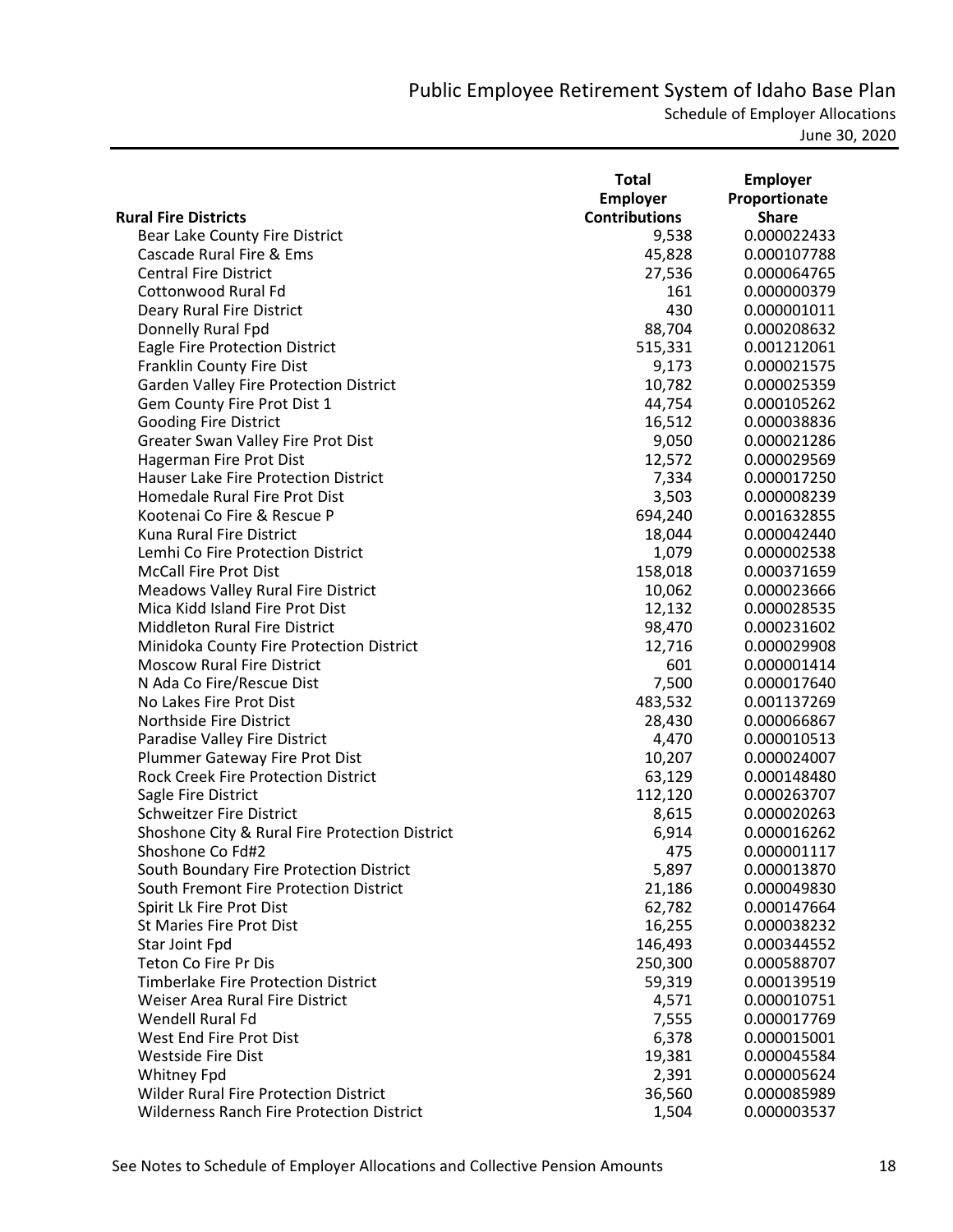|                                                 | <b>Total</b>         | <b>Employer</b> |
|-------------------------------------------------|----------------------|-----------------|
|                                                 | <b>Employer</b>      | Proportionate   |
| <b>Rural Fire Districts Continued</b>           | <b>Contributions</b> | <b>Share</b>    |
| Wood River Fire & Rescue                        | 120,776              | 0.000284066     |
| <b>Worley Fire Prot Dis</b>                     | 72,914               | 0.000171494     |
|                                                 |                      |                 |
| <b>Water &amp; Irrigation Districts</b>         |                      |                 |
| <b>A&amp;B Irrigation District</b>              | 184,978              | 0.000435069     |
| Aberdeen-Springfield Canal Co                   | 133,068              | 0.000312976     |
| Ada Co Drainage Dist #2                         | 11,902               | 0.000027994     |
| American Falls Res Dist #1                      | 11,630               | 0.000027354     |
| American Falls Res Dist #2                      | 57,240               | 0.000134629     |
| Avondale Irr Dist                               | 35,076               | 0.000082499     |
| <b>Big Lost River Irr</b>                       | 27,953               | 0.000065746     |
| Big Wood Canal Co                               | 108,631              | 0.000255501     |
| <b>Black Canyon Irrigation District</b>         | 162,030              | 0.000381095     |
| Boise Proj Bd Contrl                            | 496,863              | 0.001168624     |
| Boise-Kuna Irr Dist                             | 12,146               | 0.000028567     |
| <b>Burley Irr Dist</b>                          | 128,582              | 0.000302425     |
| <b>Cabinet Mountains Water District</b>         | 17,450               | 0.000041042     |
| <b>Caldwell Irrigation Lateral District</b>     | 18,618               | 0.000043790     |
| Canyon Hill Irr Dist                            | 5,606                | 0.000013185     |
| Cataldo Water Dist                              | 3,315                | 0.000007797     |
| Central Shoshone Co Water Dist                  | 34,774               | 0.000081789     |
| Dalton Gardens Irrigation District              | 3,862                | 0.000009083     |
| East Greenacres Irr Dist                        | 51,909               | 0.000122090     |
| East Shoshone Co Wtr Dis                        | 25,298               | 0.000059501     |
| <b>Emmett Irrigation District</b>               | 29,843               | 0.000070191     |
| <b>Falls Irrigation District</b>                | 25,345               | 0.000059612     |
| Fish Haven Area Recreational Sewer Dist         | 3,080                | 0.000007244     |
| Fremont-Madison Irr                             | 21,362               | 0.000050244     |
| <b>Grandview Mutual Canal Co</b>                | 4,885                | 0.000011490     |
| Granite Reeder Water & Sewer                    | 8,355                | 0.000019651     |
| Hayden Lake Recreational Water & Sewer District | 17,380               | 0.000040878     |
| Hayden Lk Irrigation Dist                       | 37,784               | 0.000088868     |
| Henry'S Fork Ground Water District              | 430                  | 0.000001011     |
| Idaho Irr District                              | 42,562               | 0.000100106     |
| Kalispel Bay Water & Sewer Dist                 | 7,246                | 0.000017043     |
| King Hill Irr Dist                              | 34,962               | 0.000082231     |
| Kingston Water Dist                             | 5,373                | 0.000012637     |
| Kootenai-Ponderay Sewer Dist                    | 39,712               | 0.000093403     |
| Lake Irr District                               | 5,795                | 0.000013630     |
| Lewiston Orchard Irr Dist                       | 182,791              | 0.000429925     |
| Little Wood Riv Irr Dist                        | 1,700                | 0.000003998     |
| Milner Low Lift Irr District                    | 35,327               | 0.000083089     |
| Minidoka Irr Dist                               | 148,569              | 0.000349435     |
| Mtn Home Irr Dist                               | 12,568               | 0.000029560     |
| Nampa-Meridian Irr                              | 227,544              | 0.000535184     |
| New Sweden Irr Dist                             | 28,416               | 0.000066835     |
| New York Irr Dist                               | 12,944               | 0.000030444     |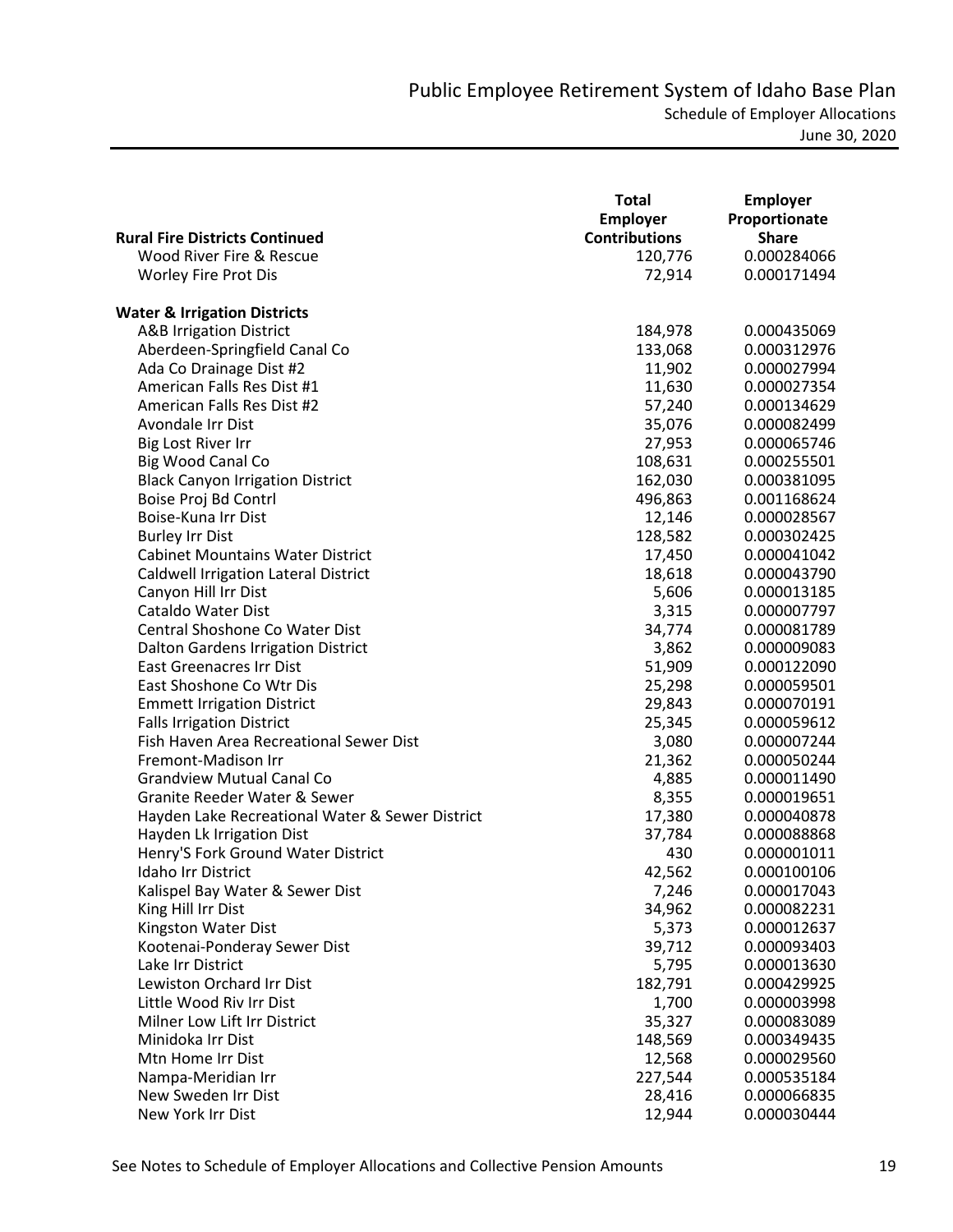| <b>Employer</b><br>Proportionate<br><b>Contributions</b><br><b>Share</b><br><b>Water &amp; Irrigation Districts Continued</b><br>No Kootenai Water District<br>0.000213931<br>90,957<br>North Lake Recreational Sewer & Water District<br>15,552<br>0.000036578 |  |
|-----------------------------------------------------------------------------------------------------------------------------------------------------------------------------------------------------------------------------------------------------------------|--|
|                                                                                                                                                                                                                                                                 |  |
|                                                                                                                                                                                                                                                                 |  |
|                                                                                                                                                                                                                                                                 |  |
|                                                                                                                                                                                                                                                                 |  |
| North Snake Ground Water District<br>8,026<br>0.000018877                                                                                                                                                                                                       |  |
| 914<br>Orofino Cr-Whiskey Cr Water & Sewer District<br>0.000002150                                                                                                                                                                                              |  |
| Outlet Bay Water & Sewer Dist<br>8,966<br>0.000021088                                                                                                                                                                                                           |  |
| Owyhee Proj S Board Of Control<br>112,847<br>0.000265417                                                                                                                                                                                                        |  |
| Payette Lakes Water & Sewer Dist<br>83,318<br>0.000195964                                                                                                                                                                                                       |  |
| Peoples Canal And Irrigation Co<br>3,609<br>0.000008488                                                                                                                                                                                                         |  |
| Pinehurst Water Dist<br>12,496<br>0.000029391                                                                                                                                                                                                                   |  |
| Pioneer Irr Dist<br>108,513<br>0.000255223                                                                                                                                                                                                                      |  |
| 20,279<br>Progressive Irr Dis<br>0.000047696                                                                                                                                                                                                                    |  |
| 25,710<br>Riverside Indep Water Sew<br>0.000060470                                                                                                                                                                                                              |  |
| Riverside Irr Dist<br>86<br>0.000000202                                                                                                                                                                                                                         |  |
| Riverside Irr Dist Ltd<br>24,506<br>0.000057638                                                                                                                                                                                                                 |  |
| 911<br>Roseberry Irr Dist<br>0.000002143                                                                                                                                                                                                                        |  |
| Ross Point Water Dis<br>22,478<br>0.000052868                                                                                                                                                                                                                   |  |
| Settlers Irr Dist<br>36,793<br>0.000086537                                                                                                                                                                                                                      |  |
| 26,816<br>Snake River Valley Irr Dist<br>0.000063071                                                                                                                                                                                                            |  |
| 8,113<br>Southside Wtr & Swr Dist<br>0.000019082                                                                                                                                                                                                                |  |
| 73,196<br><b>Star Sewer &amp; Water District</b><br>0.000172157                                                                                                                                                                                                 |  |
| 56,139<br>Sun Valley Water & Sewer<br>0.000132039                                                                                                                                                                                                               |  |
| <b>Twin Falls Canal Co</b><br>363,499<br>0.000854951                                                                                                                                                                                                            |  |
| Water District #1<br>9,954<br>0.000023412                                                                                                                                                                                                                       |  |
| 6,574<br>Water District #11<br>0.000015462                                                                                                                                                                                                                      |  |
| 8,264<br>Water District #31<br>0.000019437                                                                                                                                                                                                                      |  |
| 884<br>Water District #32-C<br>0.000002079                                                                                                                                                                                                                      |  |
| Water District #34<br>4,441<br>0.000010445                                                                                                                                                                                                                      |  |
| Water District #63<br>14,067<br>0.000033086                                                                                                                                                                                                                     |  |
| <b>Water District 37</b><br>19,067<br>0.000044846                                                                                                                                                                                                               |  |
| 5,451<br><b>Water District 37N</b><br>0.000012821                                                                                                                                                                                                               |  |
| 2,866<br><b>Water District 67</b><br>0.000006741                                                                                                                                                                                                                |  |
| 16,752<br><b>Weiser Irrigation District</b><br>0.000039401                                                                                                                                                                                                      |  |
| West Bonner Water & Sewer Dist<br>16,384<br>0.000038535                                                                                                                                                                                                         |  |
| <b>Wilder Irrigation District</b><br>15,913<br>0.000037427                                                                                                                                                                                                      |  |
| <b>Grand Totals: All Employers</b>                                                                                                                                                                                                                              |  |
| Totals<br>425,169,302<br>1.0000000000                                                                                                                                                                                                                           |  |
| Plus: Optional Retirement Plan (ORP) Contributions<br>5,468,789                                                                                                                                                                                                 |  |
| <b>Plus: Unreconciled Contributions</b><br>63                                                                                                                                                                                                                   |  |
| Total employer contributions in the Statement of                                                                                                                                                                                                                |  |
| Changes in Fiduciary Net Position - Base Plan<br>430,638,154                                                                                                                                                                                                    |  |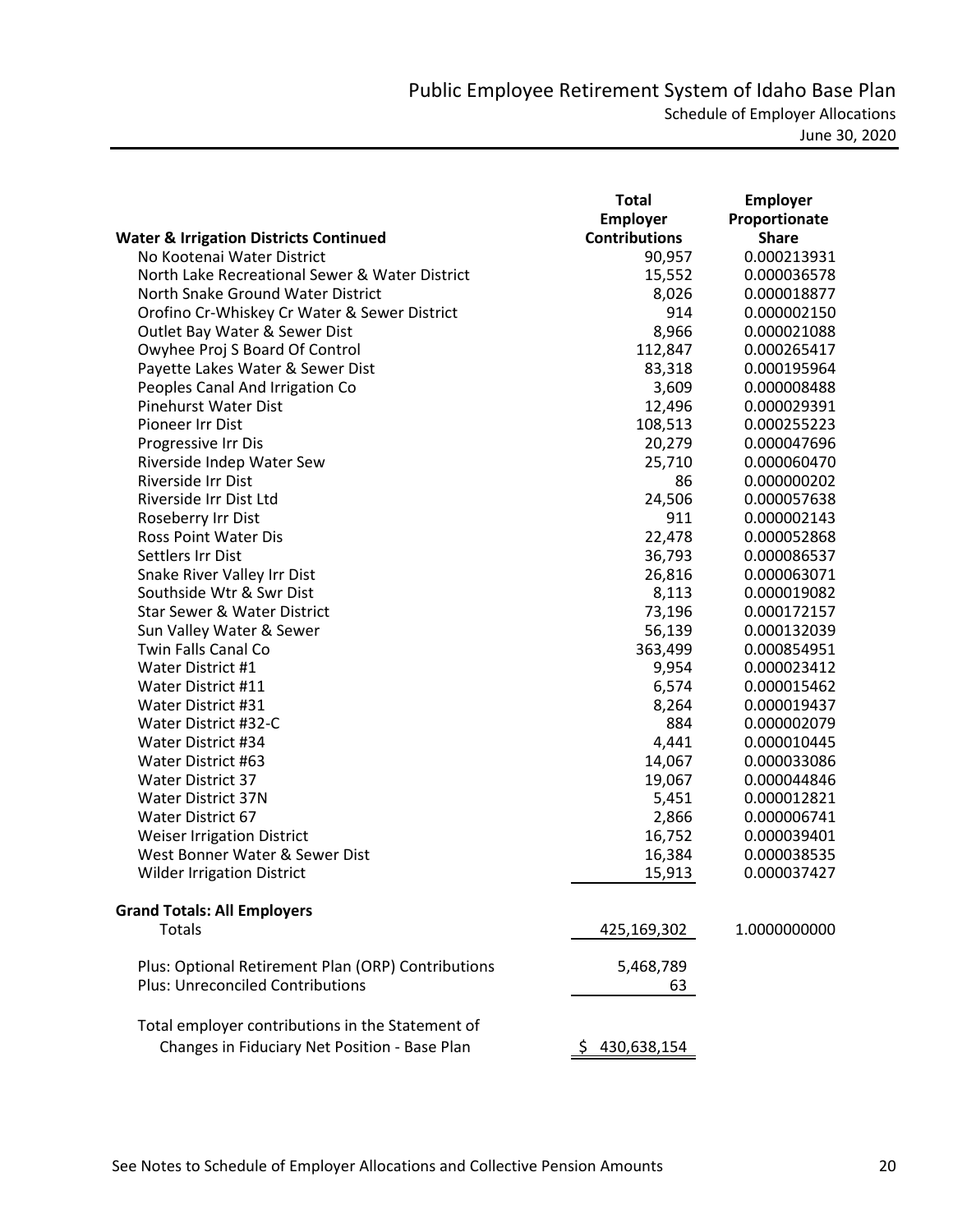# Public Employee Retirement System of Idaho Base Plan Schedule of Collective Pension Amounts June 30, 2020

Net Difference Between Projected and Actual Investment Earnings on Pension Plan InvestmentsChanges of Assumptions Differences Between Expected and Actual Experience Total Deferred Outflows of Resources Excluding Employer Specific Amounts\***Differences** Between Expected and Actual Experience Total Deferred Inflows of Resources Excluding Employer Specific Amounts\*Plan Pension Expense June 30, 2020 Net Pension Liability \$ 266,160,968 \$ 39,271,540 \$ 181,429,813 \$ 486,862,321 \$ 75,822,776 \$ 75,822,776 \$ 840,972,741 \$ 2,322,132,220 **Deferred Outflows of Resources Deferred Inflows of Resources**

*\* Employer specific amounts are excluded from this schedule.*

See Notes to Schedule of Employer Allocations and Collective Pension Amounts **21** 21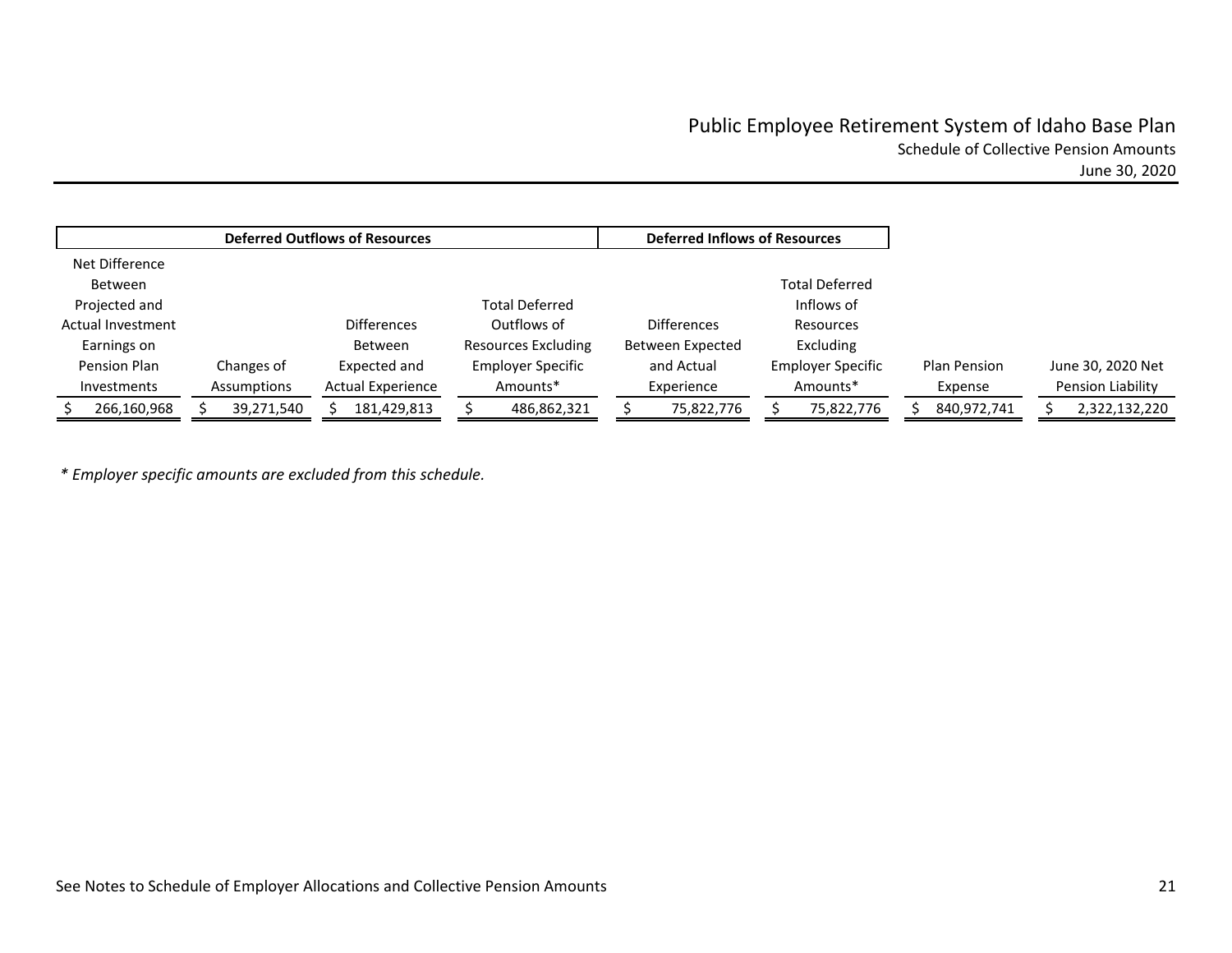# **Note 1 ‐ Significant Accounting Policies**

Employer contributions to the Public Employee Retirement System of Idaho Base Plan (the System) are calculated on creditable compensation for active members reported by employers. Employer contributions are accrued when paid and employers are statutorily required to pay a fixed percentage of compensation.

The Schedule of Collective Pension Amounts presents the deferred inflow of resources, deferred outflow of resources, pension expense and net pension liability at the Fund level. The Schedule of Employer Allocations (collectively, the Schedules) reflects current year employer contributions. Contributions and adjustments to contributions reported in the current year for service performed in a prior year are recognized as contributions in the current year and included in the Schedule of Employer Allocations. The Schedule of Employer Allocations includes the following for each individual employer:

- Employer name.
- The amount of employer contributing entity's contributions for the period July 1, 2019 to June 30, 2020, (the fiscal year).
- The employer contributing entity's contributions as a percentage of total employer contributions, as defined by state statute.

The Schedule of Employer Allocations has been rounded and presenting the first nine decimal places.

# **Basis of Accounting**

Contributions for employers and the net pension liability are recognized on an accrual basis of accounting.

# **Use of Estimates in the Preparation of the Schedules**

The preparation of the Schedules in conformity with accounting principles generally accepted in the United States of America requires management to make estimates and assumptions that affect certain amounts and disclosures. Actual results could differ from those estimates.

# **Relationship to the System's Basic Financial Statements**

The Schedule of Employer Allocations also includes a reconciliation from total employer contributions to employer contributions shown in the System's Statement of Changes in Fiduciary Net Position. The optional retirement plan is a separate funding arrangement thus has not been included for allocation purposes. Other reconciling items consist of adjustments to employer contributions reflected in the individual employer level that are not reflected on the System's Statement of Changes in Fiduciary Net Position.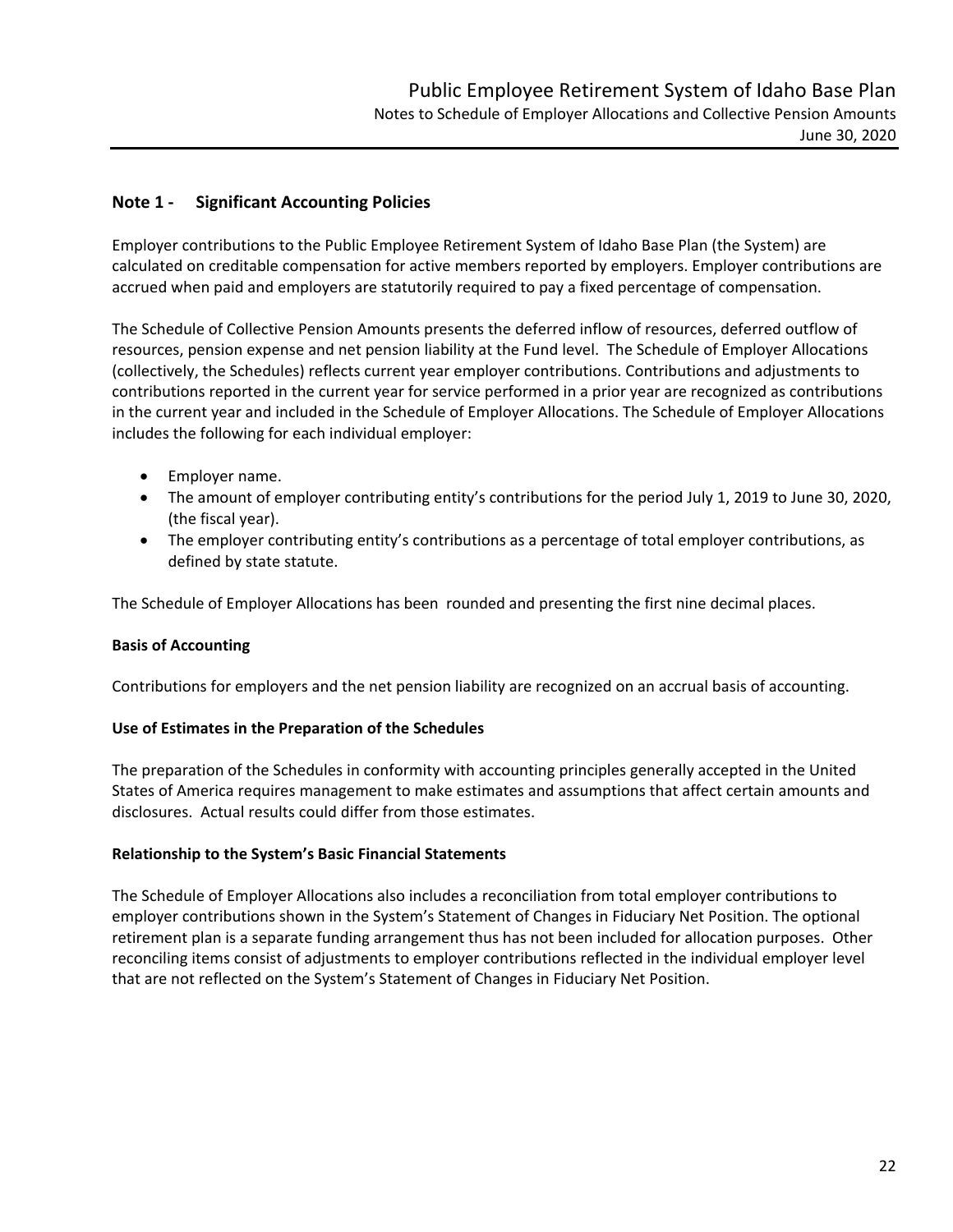### **Components of Net Pension Liability**

The components of the net pension liability of the System, for participating employers, as of June 30, 2020, are as follows:

| Total pension liability<br>System fiduciary net position                 | 19,714,192,796<br>17,392,060,576 |
|--------------------------------------------------------------------------|----------------------------------|
| Employers' net pension liability                                         | 2,322,132,220                    |
| System fiduciary net position as a percentage of total pension liability | 88.22%                           |

The net pension liability is calculated using a discount rate of 7.05%, which is the expected rate of return on investments reduced by investment expenses. The net pension liability was determined by an actuarial valuation as of July 1, 2020, applied to all prior periods included in the measurement. Actuarial valuation involves estimates of the reported amounts and assumptions about the probability of occurrence of events far into the future. Amounts determined regarding the net pension liability are subject to continual revision as actual results are compared with past expectations and new estimates are made about the future. An experience study was performed for the period July 1, 2013 through July 1, 2017, for the PERSI Base Plan. This study reviewed all economic and demographic assumptions.

#### **Actuarial Assumptions**

The following are the actuarial assumptions and the entry age normal cost method, applied to all periods included in the measurement:

| Inflation                                        | 3.00 percent |
|--------------------------------------------------|--------------|
| Salary increases**                               | 3.75 percent |
| Salary inflation                                 | 3.75 percent |
| Investment rate of return-net of investment fees | 7.05 percent |
| Cost of Living (COLA) Adjustments                | 1.00 percent |

\*3.75 percent of 1.00 percent depending on whether the member was hired on or before July 1, 2012. \*\*There is an additional component of assumed salary grown (on top of the 3.75%) that varies for each individual member based on years of service.

Mortality rates were based on the RP – 2000 combined table for healthy males or females as appropriate with the following offsets:

- Set back 3 years for teachers
- No offset for male fire and police
- Forward one year for female fire and police
- Set back one year for all general employees and all beneficiaries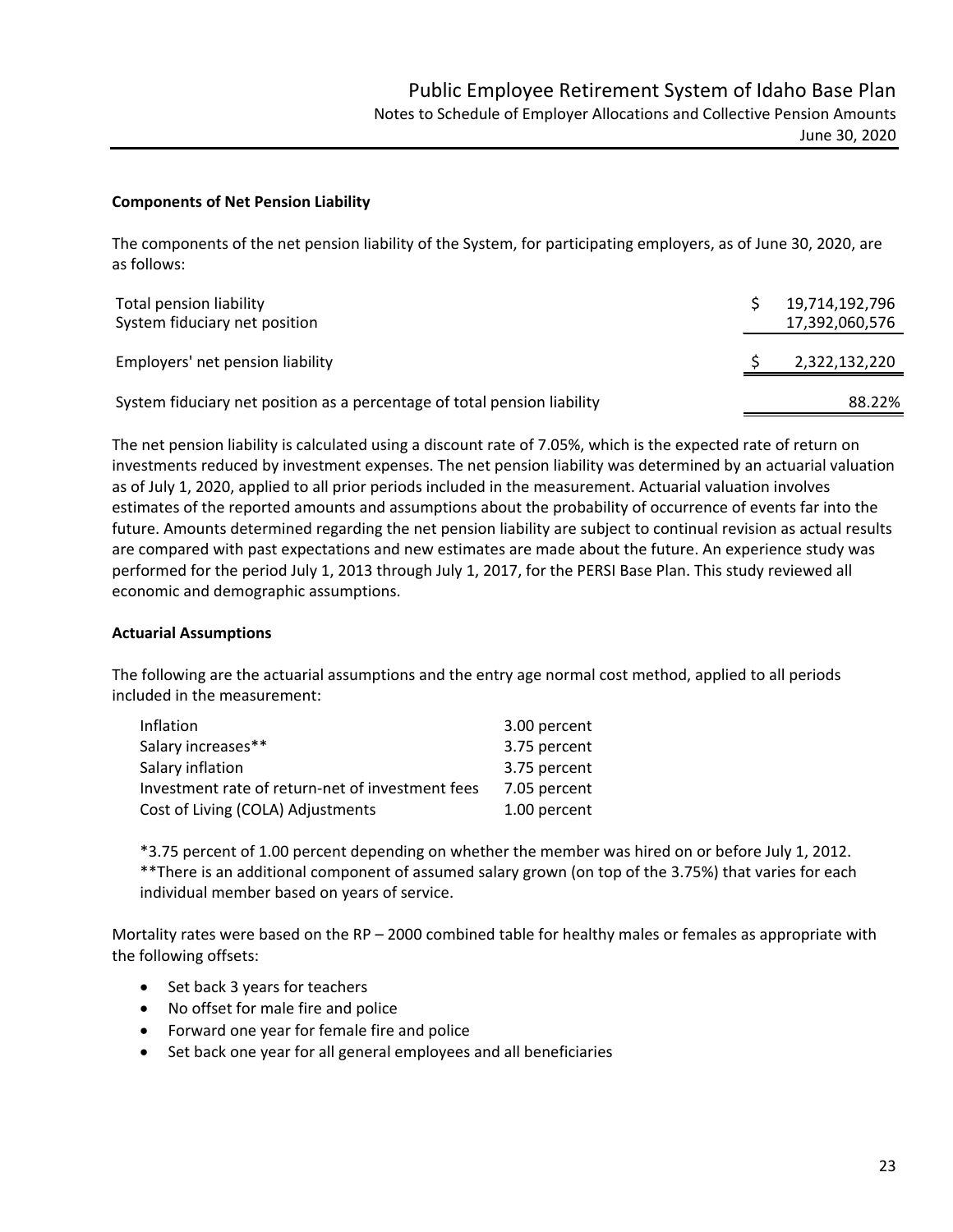The long‐term expected rate of return on pension plan investments was determined using the building block approach and a forward-looking model in which best estimate ranges of expected future real rates of return (expected returns, net of pension plan investment expense and inflation) are developed for each major asset class. These ranges are combined to produce the long-term expected rate of return by weighing the expected future real rates of return by the target asset allocation percentage and by adding expected inflation.

Even though history provides a valuable perspective for setting the investment return assumption, the System relies primarily on an approach which builds upon the latest capital market assumptions. The assumptions and the System's formal policy for asset allocation are shown below. The formal asset allocation policy is somewhat more conservative than the current allocation of PERSI's assets. The best-estimate range for the long-term expected rate of return is determined by adding expected inflation to expected long-term real returns and reflecting expected volatility and correlation.

|                                                                                     |            | Long-Term    |                      |
|-------------------------------------------------------------------------------------|------------|--------------|----------------------|
|                                                                                     |            | Expected     | Long-Term            |
|                                                                                     | Target     | Nominal Rate | <b>Expected Real</b> |
| <b>Asset Class</b>                                                                  | Allocation | of Return    | Rate of Return       |
|                                                                                     |            | (Arithmetic) | (Arithmetic)         |
| Core Fixed Income                                                                   | 30.00%     | 2.80%        | 0.55%                |
| <b>Broad US Equities</b>                                                            | 55.00%     | 8.55%        | 6.30%                |
| Developed Foreign Equities                                                          | 15.00%     | 8.70%        | 6.45%                |
| Assumed Inflation - Mean                                                            |            | 2.25%        | 2.25%                |
| <b>Assumed Inflation - Standard Deviation</b>                                       |            | 1.50%        | 1.50%                |
| Portfolio Arithmetic Mean Return                                                    |            | 6.85%        | 4.60%                |
| Portfolio Standard Deviation                                                        |            | 12.33%       | 12.33%               |
| Portfolio Long-Term (Geometric) Expected Rate of Return                             |            | 6.25%        | 3.89%                |
| <b>Assumed Investment Expenses</b>                                                  |            | 0.40%        | 0.40%                |
| Portfolio Long-Term (Geometric) Expected Rate of Return, Net of Investment Expenses |            | 5.85%        | 3.49%                |
| <b>Investment Policy Assumptions from PERSI Novemeber 2019</b>                      |            |              |                      |
| Portfolio Long-Term Expected Real Rate of Return, Net of Investment Expenses        |            |              | 4.14%                |
| <b>Portfolio Standard Deviation</b>                                                 |            |              | 14.16%               |
| <b>Economic/Demographic Assumptions from Milliman 2018</b>                          |            |              |                      |
| <b>Valuation Assumptions Chosen by PERSI Board</b>                                  |            |              |                      |
| Long-Term Expected Real Rate of Return, Net of Investment Expenses                  |            |              | 4.05%                |
| <b>Assumed Inflation</b>                                                            |            |              | 3.00%                |
| Long-Term Expected Geometric Rate of Return, Net of Investment Expenses             |            |              | 7.05%                |

# **Capital Market Assumptions from Callen 2020**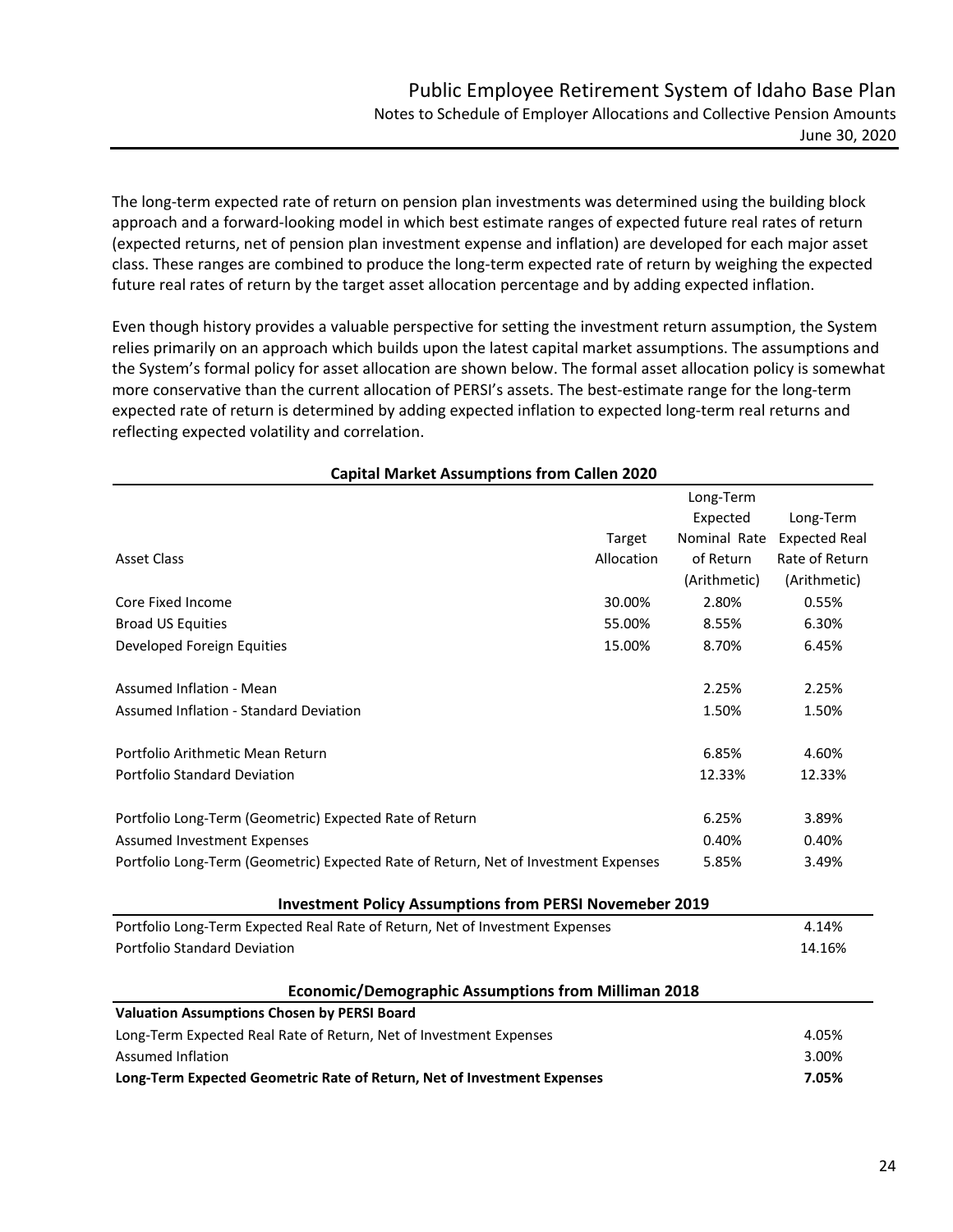Discount rate – The discount rate used to measure the total pension liability was 7.05%. The projection of cash flows used to determine the discount rate assumed that contributions from plan members will be made at the current contribution rate. Based on these assumptions, the pension plans' net position was projected to be available to make all projected future benefit payments of current plan members. Therefore, the long-term expected rate of return on pension plan investments was applied to all periods of projected benefit payments to determine the total pension liability. The long-term expected rate of return was determined net of pension plan investment expense but without reduction for administrative expense.

Sensitivity of the net pension liability (asset) to changes in the discount rate – The following presents the net pension liability of PERSI employer's calculated using the discount rate of 7.05% as well as what the employer's liability would be if it were calculated using a discount rate that is 1‐percentage point lower or 1‐percentage point higher than the current rate:

|                                  | 1% Decrease<br>(6.05%) | <b>Current Discount</b><br>Rate (7.05%) | 1% Increase (8.05%) |  |
|----------------------------------|------------------------|-----------------------------------------|---------------------|--|
| Employer's net pension liability | 4,762,057,009          | \$2,322,132,220                         | 304,712,037         |  |

# **Deferred Inflow of Resources and Deferred Outflow of Resources**

Each employer will need to calculate two additional types of deferred outflows of resources and deferred inflows of resources which are employer specific amounts. These amounts relate the (1) net impact from changes in proportion (allocation percentage) between the periods; and (2) contributions made to the plan subsequent to the measurement date and before the end of the employer's reporting period.

# **Plan Pension Expense**

Plan pension expense consists of changes that are expensed immediately as well as amortizations relating to the difference between expected and actual experience, changes in actuary assumptions and differences between projected and actual investment earnings on pension plan investments. The following table provides the detail of the plan pension expense:

| Service costs and interest                                        | 1,806,218,712      |
|-------------------------------------------------------------------|--------------------|
| Expected investment return                                        | (1, 204, 596, 259) |
| Effect of plan changes                                            | 372,935,449        |
| <b>Employee contributions</b>                                     | (280, 790, 591)    |
| Adminstrative expenses                                            | 10,179,831         |
| Other income                                                      | (5,468,789)        |
| Amortization of difference between expected and actual experience | 32,581,525         |
| Amortization of changes of assumptions                            | 24,223,645         |
| Amortization of net difference between projected and actual       |                    |
| investment earnings on pension plan investments                   | 85,689,218         |
|                                                                   |                    |
| Plan pension expense                                              | 840,972,741        |